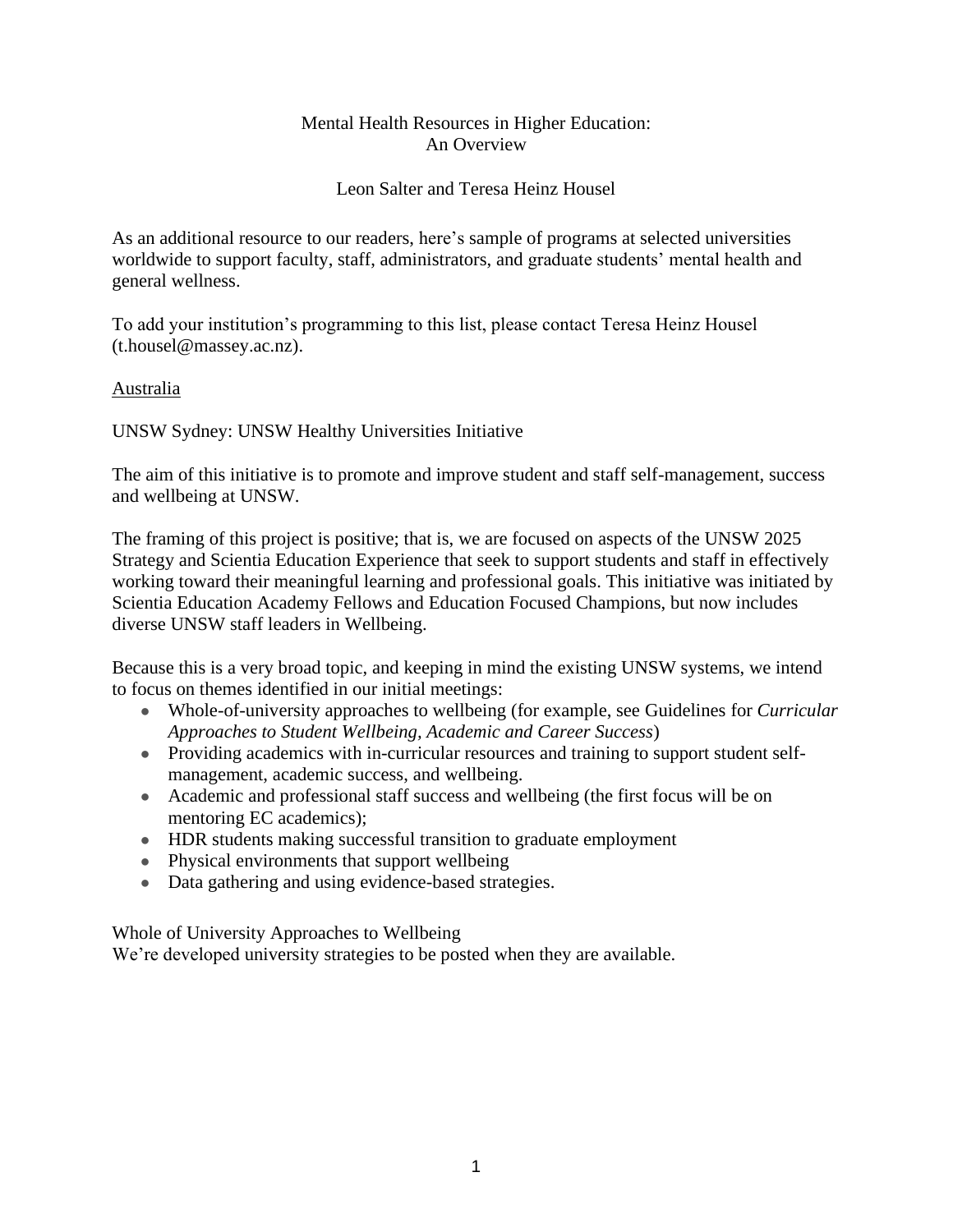# The University of Sydney

Healthy Sydney University is a university-wide initiative that brings students and staff together to promote the health and wellbeing of our community.

We work towards the University being a [health promoting university.](http://internationalhealthycampuses2015.sites.olt.ubc.ca/files/2016/01/Okanagan-Charter-January13v2.pdf) A health promoting university is one that embeds health in the everyday business of a university through its education, research, community engagement, and organisational culture.

#### Our Vision

We believe a healthy university supports healthy people, builds healthy places, develops healthy policies, and implements healthy practices to support our students, staff and the broader community.

We aim to develop projects and initiatives in collaboration with students and staff across all levels of the organisation, informed by our [five guiding principles](http://sydney.edu.au/dam/corporate/documents/about-us/values-and-visions/hsu-guiding-principles.pdf) and the University's [2016-2020](https://www.sydney.edu.au/about-us/vision-and-values/strategy.html)  [Strategic Plan.](https://www.sydney.edu.au/about-us/vision-and-values/strategy.html) [Read about our activities and impact in 2017.](https://www.sydney.edu.au/content/dam/corporate/documents/about-us/values-and-visions/HSU%20Impact%20Report.pdf)

#### Our People

Healthy Sydney University is based in the [Charles Perkins Centre Research and Education Hub](http://sydney.edu.au/perkins/) and chaired by [Professor Margaret Allman-Farinelli](http://sydney.edu.au/science/people/margaret.allman-farinelli.php) from the [School of Life and Environmental](http://sydney.edu.au/science/life-environment/)  [Sciences.](http://sydney.edu.au/science/life-environment/) The chair is supported by an executive group of academic and professional leaders from across the university.

Healthy Sydney University also has three working groups of students and staff who pursue initiatives and strategies relating to the areas of interest for a health promoting university: mental health and wellbeing (including alcohol and tobacco); physical activity, movement and active travel; and nutrition and healthy food environments. Specific programmes for staff.

# Walking Trails in CampusFlora

Walking trails were developed in the 'CampusFlora' app, allowing staff, students, and visitors to enjoy guided walks and engage with the natural botanical environment on our campuses. One of the trails includes the Patyegarang trail, which connects the Sydney Language back to the landscape and has been carried out in collaboration with the Wingara Mura –Bunga Barrabugu strategy and CIS.

# Active Women Over 50

Wallbank Over seventy female participants from the University of Sydney and RPA Hospital registered to attend a series of workshops and information sessions about increasing their levels of daily physical activity.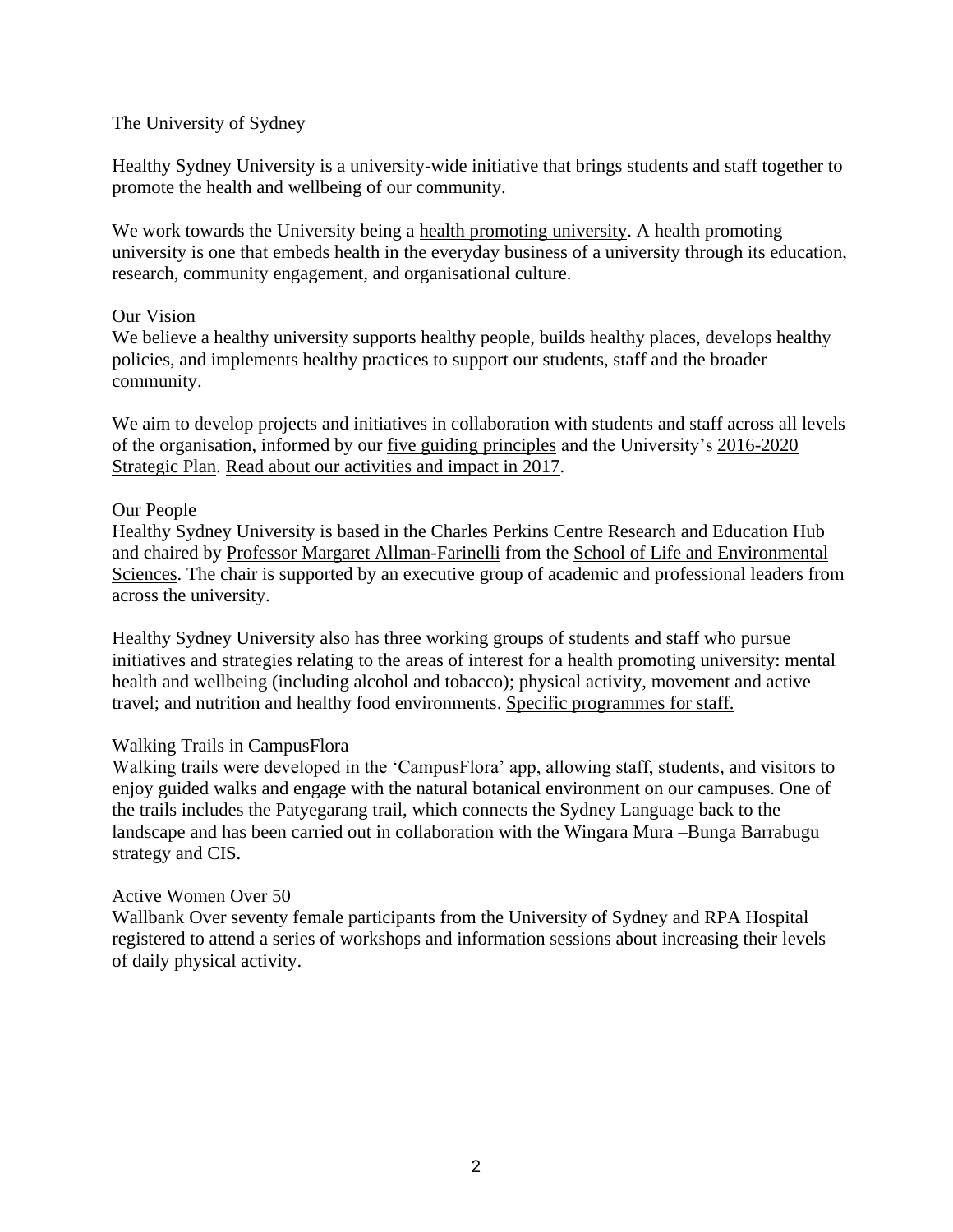The University of the Sunshine Coast

The University of the Sunshine Coast is committed to operating under the World Health Organisation [Health Promoting Universities framework](https://www.who.int/healthy_settings/types/universities/en/) and is guided by the [Okanagan Charter:](http://www.healthpromotingcampuses.ca/okanagancharter/)  [An International Charter for Health Promoting University and Colleges](http://www.healthpromotingcampuses.ca/okanagancharter/)*.*

In its role as employer and educator for some 1,200 staff and 18,000 students, USC acknowledges its contribution to helping to promote health and wellbeing to this large and diverse community.

USC is further committed to creating healthy working and learning environments for staff and students. We have a range of health and wellbeing initiatives aligned to the Okanagan Charter action areas and offer opportunities for USC staff and students to collaborate, coordinate, and participate in healthy activities and projects.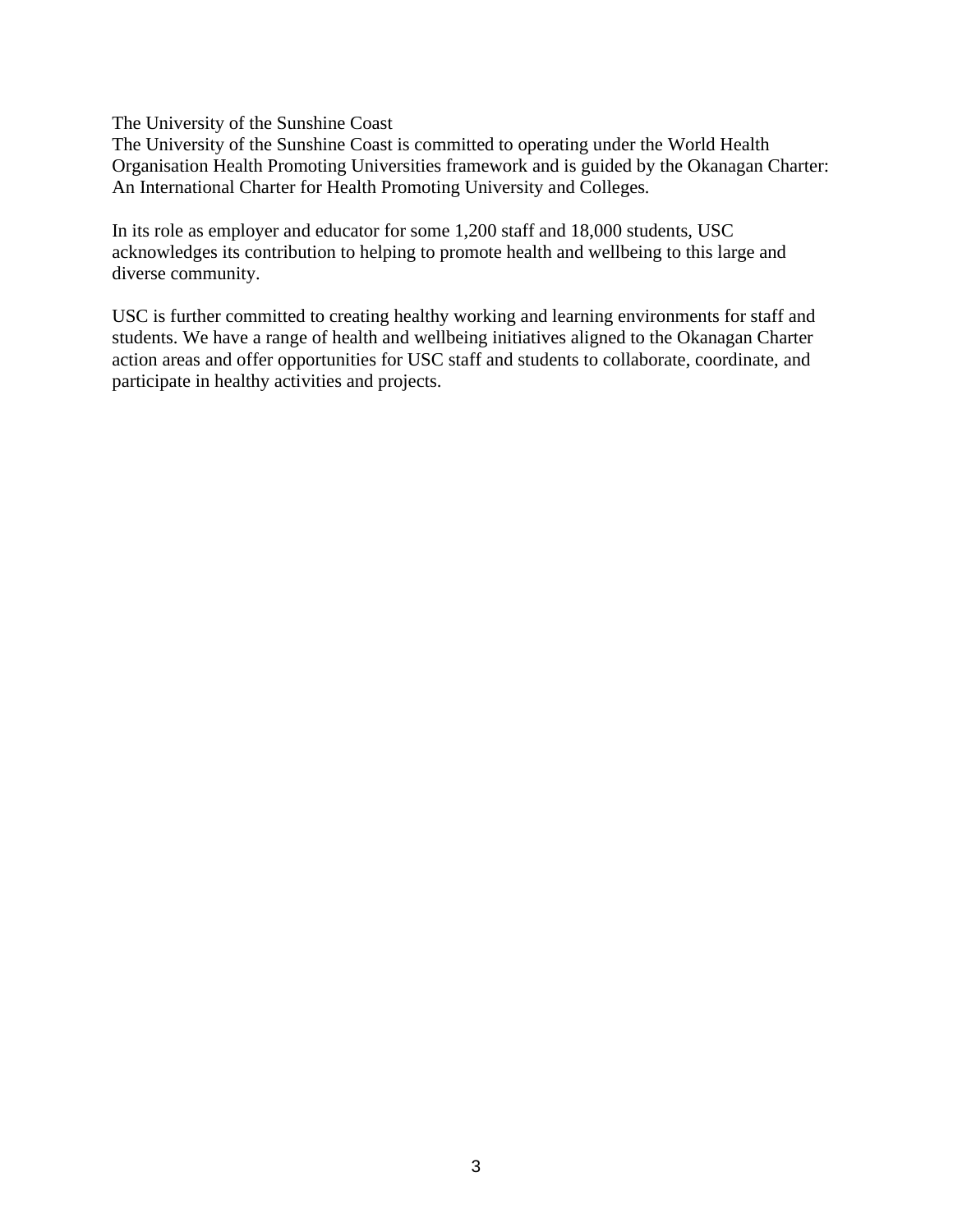Monash University

Monash University has won the 2016 Global Healthy Workplace Award in recognition of its healthy workplace programs, and contribution to workplace health, in the large employer category.

# Mental Health

Please note that our usual health and wellbeing program has been replaced with our [Be Well at](https://www.monash.edu/ohs/health-and-wellbeing/be-well-at-monash)  [Monash](https://www.monash.edu/ohs/health-and-wellbeing/be-well-at-monash) page. The page has a range of activities to help you maintain good health and wellbeing while working at home during the Covid-19 crisis.

With one in five Australians experiencing a mental illness this year, Monash believes in the importance of encouraging friends, workmates, and family to seek help when they need it, without fear or stigma. To assist staff and their family members to improve their mental health, Monash provides a range of programs.

- [On campus counselling](http://www.monash.edu/health/counselling)
- [EmployeeAssistance Program \(including off campus counselling\)](http://www.intranet.monash/hr/home/featured-items/row-2/featured-jobs/employee-assistance-program)
- [Mental health and wellbeing programs](http://www.monash.edu/health/mental-health-wellbeing/programs)
- [Mindfulness programs](http://www.monash.edu.au/counselling/mindfulness.html)
- [R U OK? Day](http://www.monash.edu/ruokday)
- [Resources](https://www.monash.edu/ohs/health-and-wellbeing/mental-health/resources)

# Mental Health Services for Staff

Monash provides a range of services, programs, and resources to support and promote staff mental health.

Services and Programs

- [Contacts for concerning behaviour](http://monash.edu/counselling/docs/mental-health-advice-and-contacts.pdf) (pdf 135kb)
- [Counselling service:](http://www.monash.edu.au/counselling/index.html) free, professional and confidential service. Individual appointments and group programs.
- [Employee Assistance Program:](http://www.adm.monash.edu.au/workplace-policy/staff-wellbeing/employee-assistance) for staff with work-related, personal or health problems.
- [Manager Assist Program:](http://www.adm.monash.edu.au/human-resources/counselling/manager-assist.html) a phone consulting service providing practical advice and support to supervisors and managers.
- [Meditation classes and resources](http://www.monash.edu.au/health-wellbeing/events/meditation-classes-resources.html)
- [Mental Health Awareness training:](http://monash.edu/counselling/mental-health-awareness.html) 2.5hr introductory mental health seminar for staff and student groups
- [Mental Health First Aid training:](http://www.adm.monash.edu.au/staff-development/ws/ohs/mental-health-firstaid.html) learn how to help someone with a mental health problem before professional help is sought.
- [Mindfulness at Monash.](http://www.monash.edu.au/health-wellbeing/staff/mindfulness.html)
- [Mindfulness meditation:](http://www.monash.edu.au/health-wellbeing/events/meditation-classes-resources.html) free weekly classes. Beginners welcome.
- [Online mental health resources](http://monash.edu/counselling/online-mental-health-resources.html)
- [R U OK? Day events](http://monash.edu/counselling/ruokday-2013.html)
- SafeTalk [suicide awareness training](http://www.monash.edu.au/counselling/safetalk.html)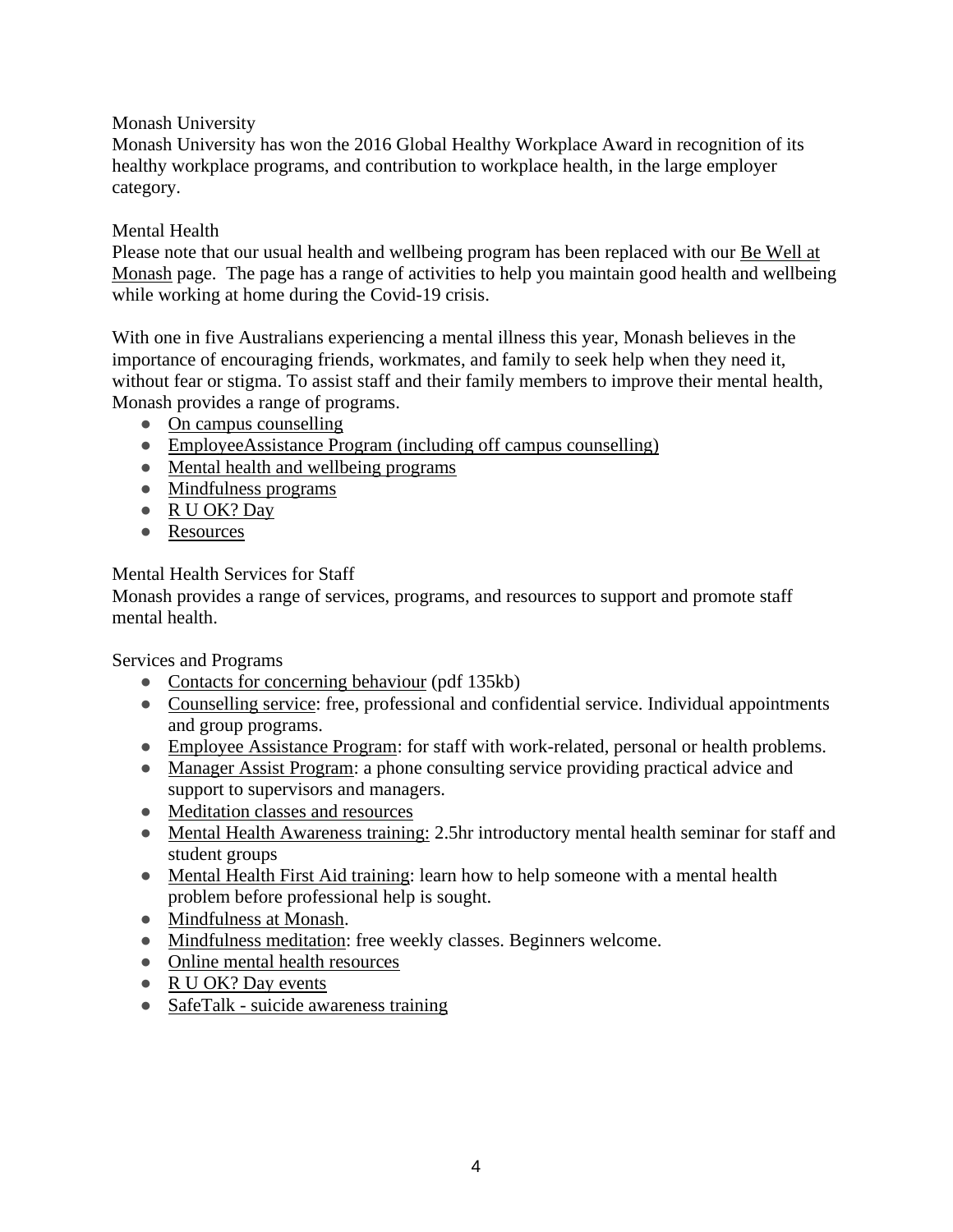# Canada

# CANADIAN HEALTH PROMOTING CAMPUSES <https://healthpromotingcampuses.squarespace.com/>

## Okanagan Charter

The Canadian Health Promoting Campuses Network is guided by the Okanagan Charter: An International Charter for Health Promoting University and Colleges, which calls on postsecondary schools to embed health into all aspects of campus culture and to lead health promotion action and collaboration locally and globally.

Created in June 2015, the Charter provides institutions with a common language, principles, and framework to become health and wellbeing promoting campuses.

The Charter has two calls to action:

- 1. To embed health into all aspects of campus culture, across the administration, operations, and academic mandates
- 2. To lead health promotion action and collaboration locally and globally.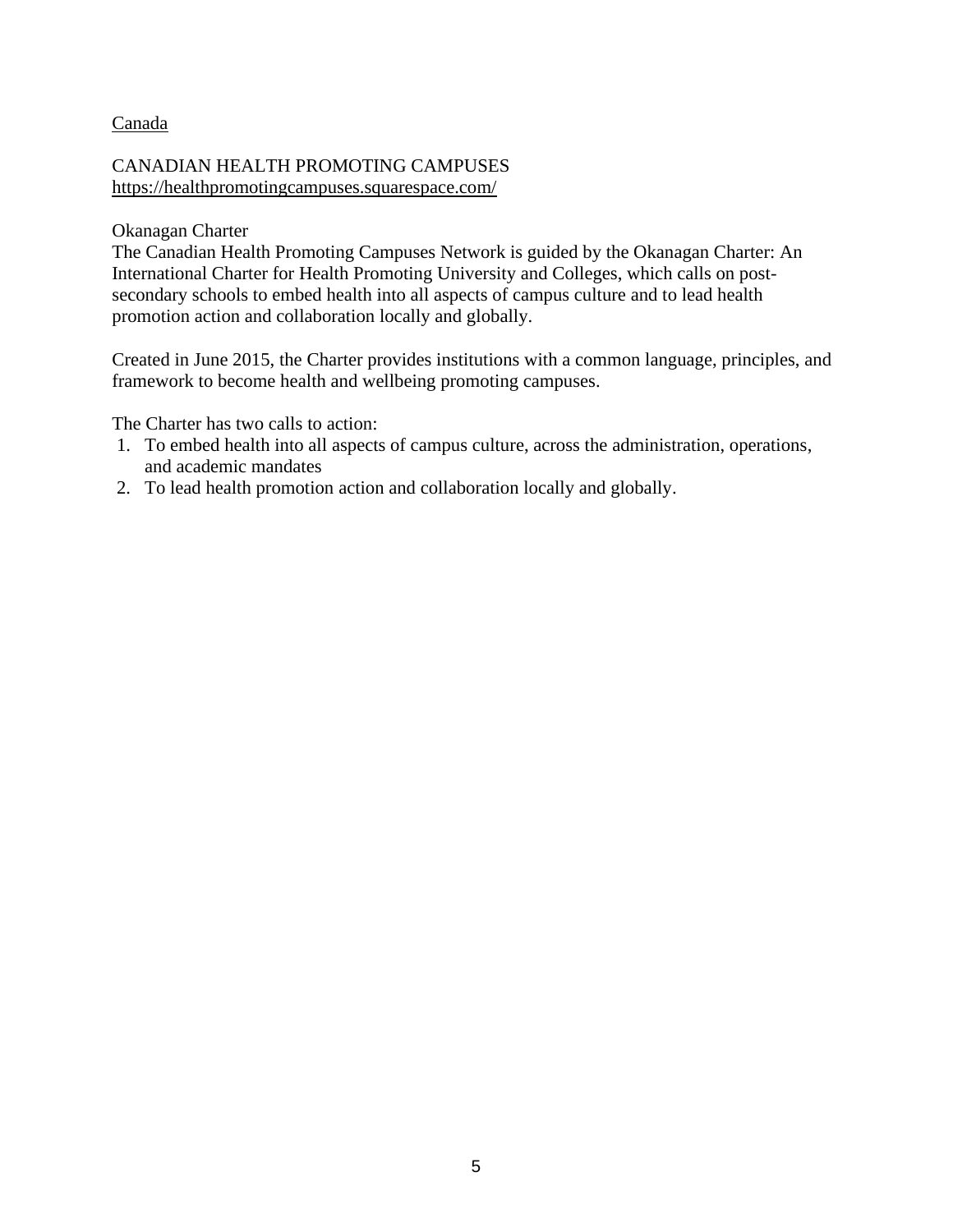University of British Columbia

# UBC Wellbeing

At UBC, we recognize the foundational importance of wellbeing to our success as individuals, as a university, and as a community. We aspire to support our people to achieve their full potential in teaching, learning, working, and research by making wellbeing a priority that guides our daily interactions, decisions, policy planning, and program development.

UBC Wellbeing is a collaborative effort to make the university a better place to live, work, and learn through a systems-wide approach to wellbeing across our campuses.

The work of UBC Wellbeing is guided by the [Okanagan Charter,](http://wellbeing.dp7prod.webi.it.ubc.ca/okanagan-charter) a shared call to action for partners, leaders, and community members to make campuses become health-promoting institutions; as well as UBC's *[Wellbeing Strategic Framework,](http://www.wellbeing.ubc.ca/framework)* our commitment and approach to embedding wellbeing across our university culture and leading action and collaboration locally and globally.

Infographic Report: [https://wellbeing.ubc.ca/sites/wellbeing.ubc.ca/files/u9/UBC%20Wellbeing%20Annual%20Repo](https://wellbeing.ubc.ca/sites/wellbeing.ubc.ca/files/u9/UBC%20Wellbeing%20Annual%20Report%20Infographic%20v5.pdf) [rt%20Infographic%20v5.pdf](https://wellbeing.ubc.ca/sites/wellbeing.ubc.ca/files/u9/UBC%20Wellbeing%20Annual%20Report%20Infographic%20v5.pdf)

QPR Suicide Prevention Training <https://qprinstitute.com/>

# Question. Persuade. Refer.

These are three steps anyone can learn to help prevent suicide. [QPR Training i](https://qprinstitute.com/)s an internationally recognized suicide intervention program designed to help you have a conversation with someone having thoughts of suicide.

UBC offers QPR Training for students, staff, and faculty to help them recognize suicide warning signs, approach someone who may be at risk, persuade the person to seek appropriate health services, and connect the person to resources that will help resolve crises.

Know What to Look For and When to Be Concerned

Someone considering suicide will usually show warning signs or try to communicate that they need assistance. QPR Training examines the forms suicide communication can take to help identify someone who may be at risk. This is especially important in a university setting for anyone who has regular contact with students, staff, or faculty.

Reach Out and Help Someone At Risk

QPR Training teaches basic intervention skills and effective approaches to persuade someone at risk of suicide to seek assistance.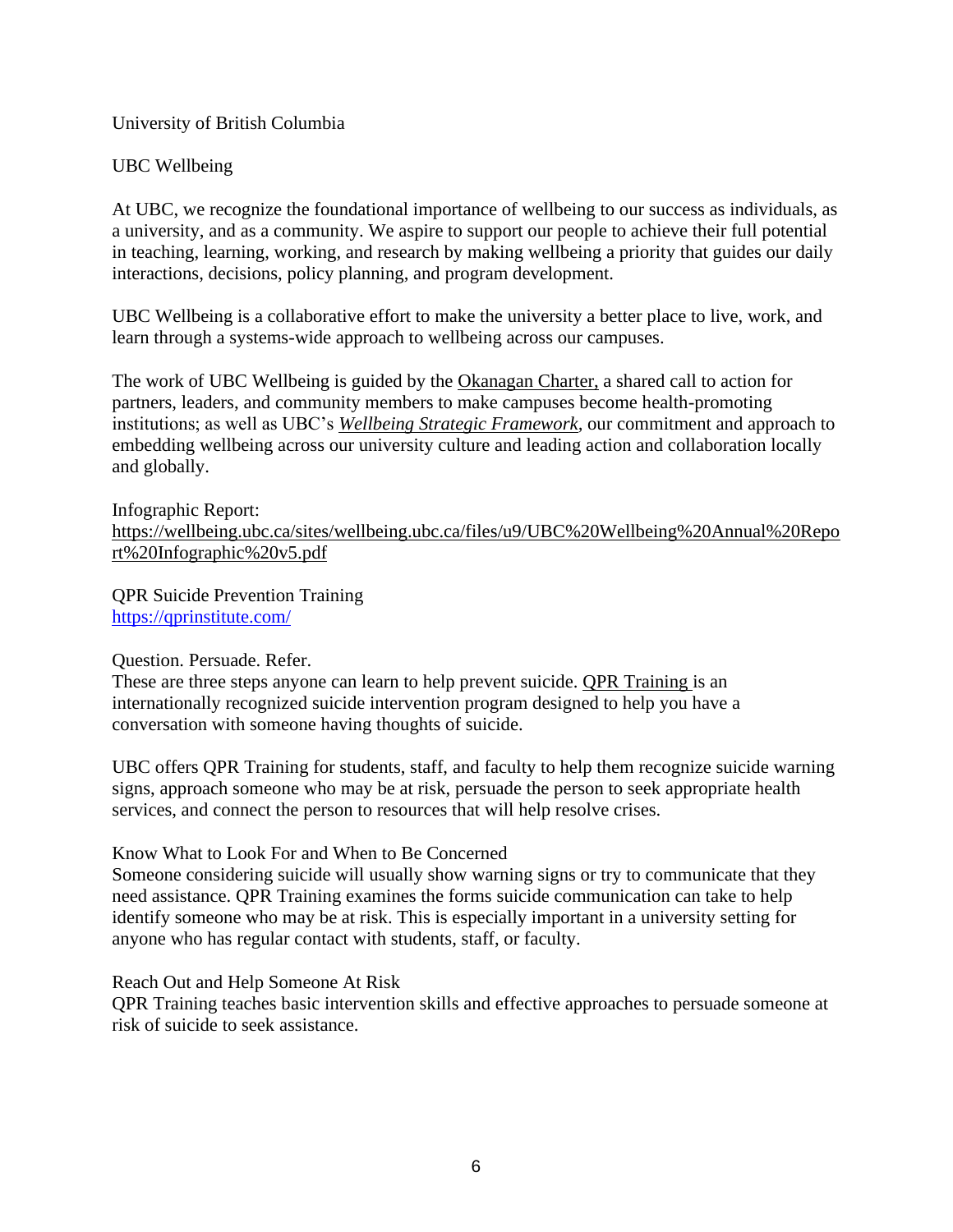# Help Someone Get Help

QPR Training will give you a better understanding of the resources available to refer someone to if they need help. Suicide is preventable. QPR acts as an emergency mental health intervention designed to save lives much like CPR or other methods of emergency medical intervention.

QPR saves lives by building attendees' knowledge and skills to identify warning signs, reach out to someone at risk of suicide, and help connect them to resources. QPR increases the likelihood that someone experiencing suicidality will be noticed and will receive help.

 $600+$ 

Staff and Faculty engaged in IBPOC Connections, an initiative designed for and by Indigenous, Black, and People of Colour at UBC. It was established in December 2019, as a convening space where IBPOC faculty and staff can come together to be in good company, to have candid conversations, and to collaborate. 100+ mental health workshops delivered by units in HR, Student Services, and Workplace Health Services.

Workplace Wellbeing Ambassador program <https://hr.ubc.ca/health-and-wellbeing/living-well/workplace-wellbeing-ambassador-program>

# About the Workplace Wellbeing Ambassador program (WWA)

The Workplace Wellbeing Ambassador (WWA) program is a pilot program that plays a key strategic role at UBC, supporting the Human Resources–Health, Wellbeing, & Benefits team in their effort to embed wellbeing and wellbeing practices in UBC workplaces.

The program aims to:

- Empower staff and faculty to support wellbeing activities within UBC departments
- Provide opportunities to build knowledge and apply learnings in the workplace
- Support staff and faculty in their efforts to positively impact workplace wellbeing.

#### Healthy Workplace Initiatives Program <https://hr.ubc.ca/health-and-wellbeing/living-well/healthy-workplace-initiatives-program>

The Healthy Workplace Initiatives Program (HWIP) is an annual fund available to UBC departments and units to support grassroots activities that promote wellbeing in the workplace.

About the Healthy Workplace Initiatives Program (HWIP): The program provides start-up funds and support for health-related, sustainable initiatives. You can apply for funding for programs that include yoga or fitness classes, building a community garden, or investing in mental health training in your workplace.

# Staff and Faculty Mental Health Resources

[https://hr.ubc.ca/health-and-wellbeing/living-well/mental-health/staff-and-faculty-mental-health](https://hr.ubc.ca/health-and-wellbeing/living-well/mental-health/staff-and-faculty-mental-health-resources)[resources](https://hr.ubc.ca/health-and-wellbeing/living-well/mental-health/staff-and-faculty-mental-health-resources)

Many of us are adjusting to changes in our work, uncertainty, and disruptions to our personal lives. As we navigate these unprecedented times, it is important to consider ways to support your mental health and resilience.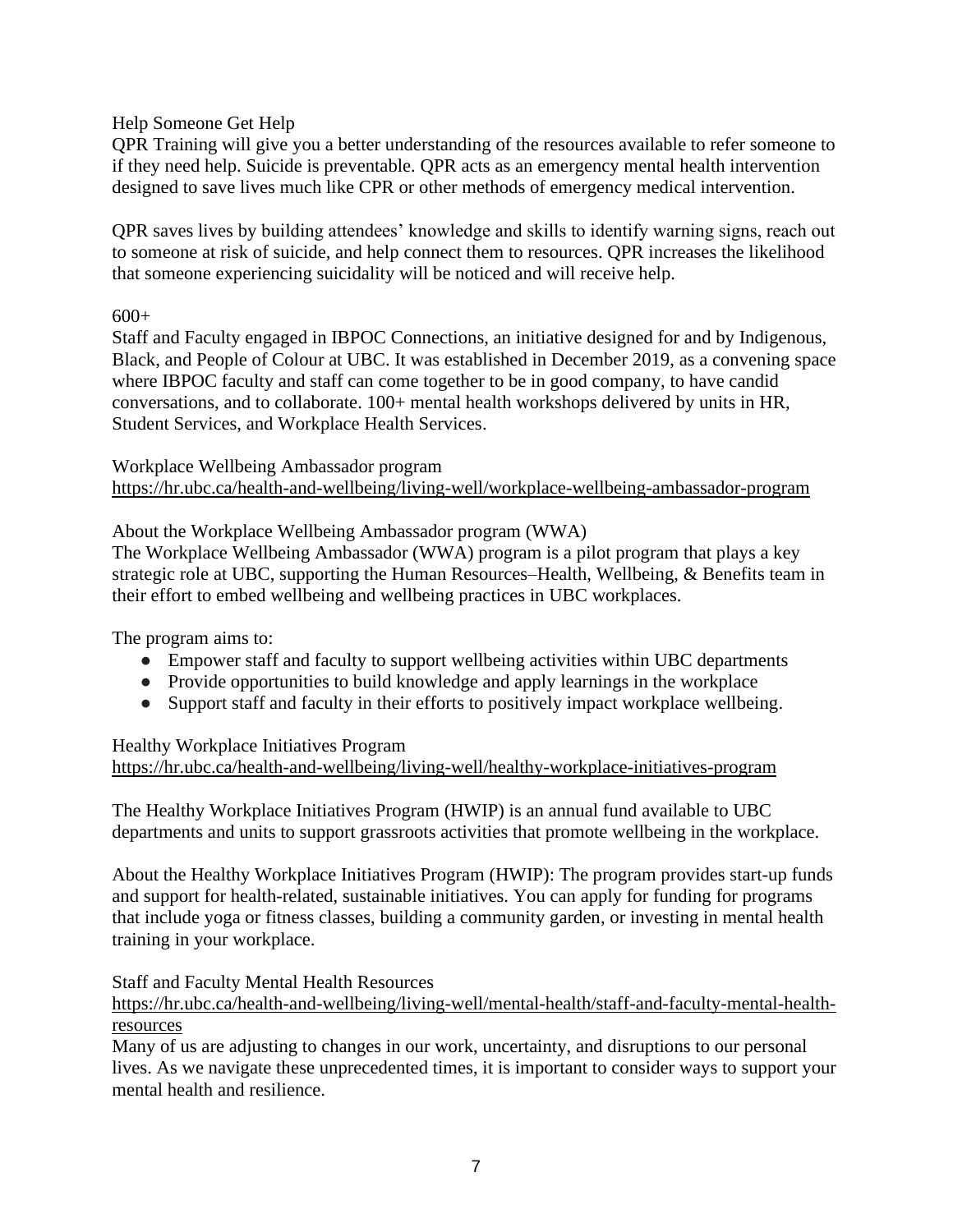- What you can do to support your mental health during COVID-19
- Stay connected
- Recognize the impact of isolation
- Care for yourself and encourage others to do the same
- Access resources to enhance your mental health
- Acknowledge that work will be impacted.

# PRINTABLES AND POSTERS

- 8 Work from Home Tips (Infographic)
- B.R.A.C.E. Yourself COVID Care (Poster)
- Boosting Your Psychological Immune System (Poster)
- Coping How Animals Can Help (Infographic)
- Coping with Stress, Anxiety & Substance Use (Infographic)
- Daily Self-Care Questions (Poster)
- Self-Care Bingo (Poster)
- Things I Can & Cannot Control (Poster)

# Training and Workshops <https://hr.ubc.ca/health-and-wellbeing/living-well/mental-health/training-and-workshops>

UBC offers a range of programs and services in support of mental health, from meditation programs to reduce stress to training sessions on how to help co-workers struggling with depression.

These programs are offered free of charge to UBC departments and units, both on and off the Vancouver Point Grey Campus. Click on the training session titles to learn more or to request a session for your workplace.

Training and Workshops for Staff & Faculty

- Understanding your Employee and Family Assistance Program
- Self-Care 101 (self-directed)
- Self-Care 101
- Self-care for the caretaker
- Wellbeing in the workplace (self-directed)
- Enhancing workplace wellbeing at UBC
- Mindfulness and the benefits at work
- Positive coping strategies: supporting your mental health
- Understanding mental health challenges
- QPR: Suicide prevention training
- The Working Mind: workplace mental health training for faculty & staff (virtual option available)
- Mental Health First Aid

Training and Workshops for Managers

The Working Mind: Workplace mental health training for managers (virtual option available)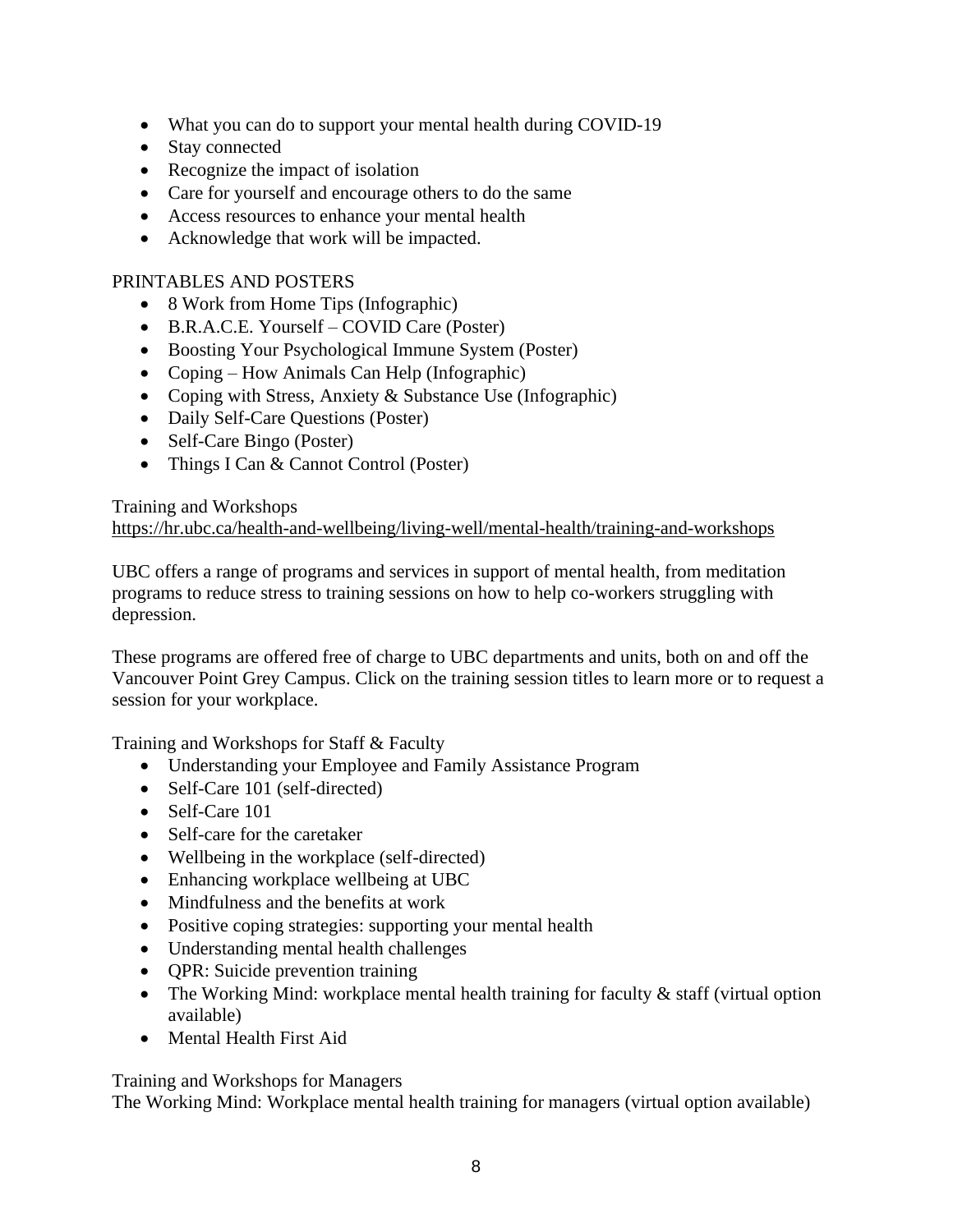Looking for something different or a community-based program? Download our [list of trusted](https://hr.ubc.ca/sites/default/files/2020-09/External%20vendour%20list%20%28Wellbeing%29.pdf)  [external vendors,](https://hr.ubc.ca/sites/default/files/2020-09/External%20vendour%20list%20%28Wellbeing%29.pdf) to further support your workplace wellbeing initiatives. If you are a presenter, trainer or workshop provider and would like to work with us, please fill in this [External Proposal](https://ubc.ca1.qualtrics.com/jfe/form/SV_5hXfEaipmPSMlJH)  [Form](https://ubc.ca1.qualtrics.com/jfe/form/SV_5hXfEaipmPSMlJH) and a member of our team will be in touch.

Contact us: We're available to provide informative presentations regarding mental health resources and support on and off campus. Email Truelove Twumasi, Workplace Wellbeing Specialist, for more information, or contact her by phone at 604 827-2350. Please visit the [WRAP website](http://hr.ok.ubc.ca/health/wrap.html) for mental health training and programs at the UBC Okanagan Campus.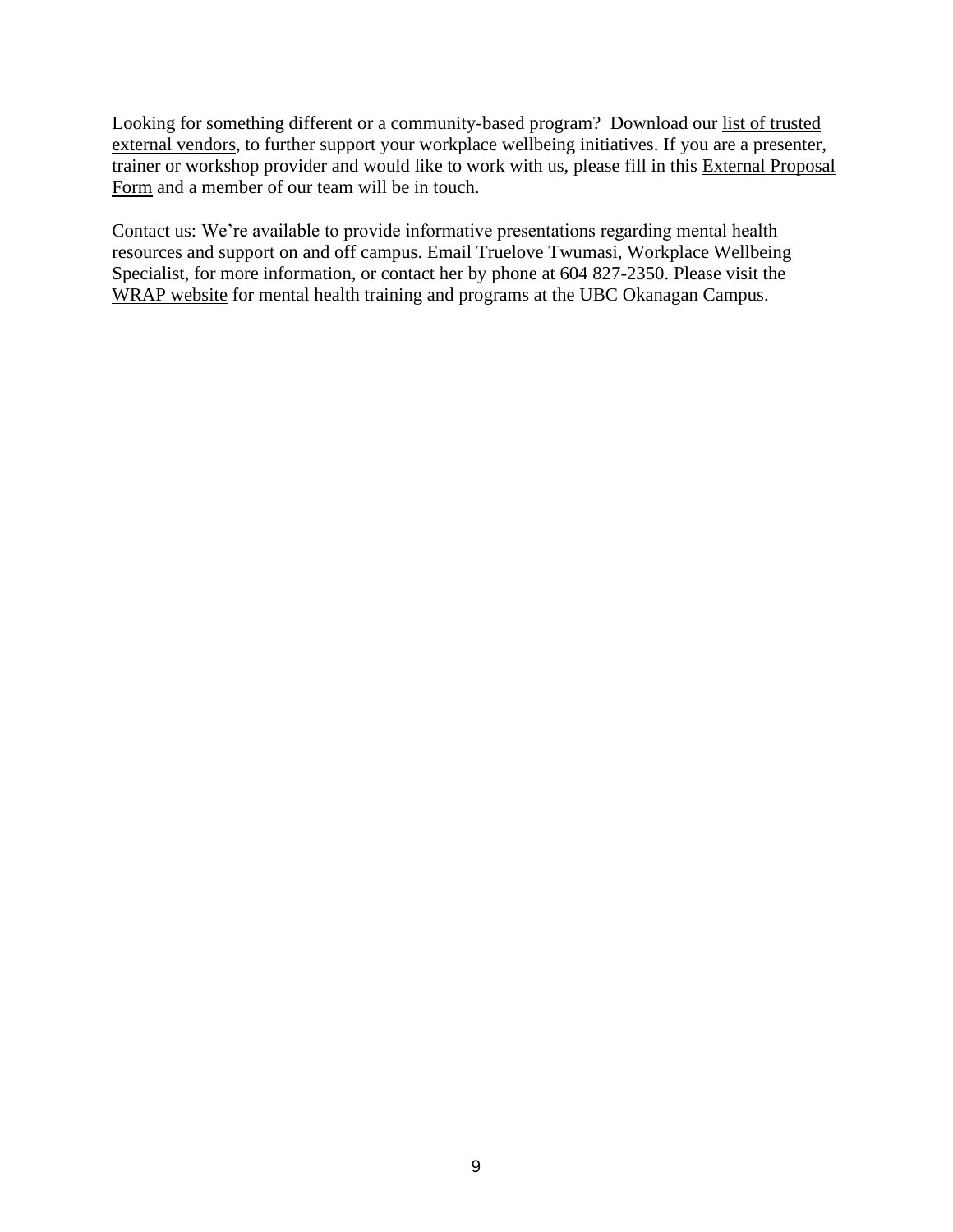# University of Saskatchewan

USask Wellness Strategy <https://wellness.usask.ca/documents/wellness-strategy1.pdf>

USask is committed to creating an inclusive wellness environment that supports our diverse students, faculty, and staff. We will embed wellness in our institutional fabric, create opportunities to engage, ensure access to resources, supports and training, and evaluate our progress over time.

We recognize the wholeness of a person's health is comprised of interdependent elements: mind, body, and life. Therefore, the wellness strategy takes a holistic approach to being well in supporting three elements of wellness:

# Healthy Mind

Provides the emotional energy and clarity to approach and manage life with optimism and resilience. A Healthy Mind contributes to the prevention or better management of mental illness. Ways to nurture a healthy mind

- Social: Establish positive, nurturing and healthy relationships, and have a sense of community and belonging
- Emotional: Be self-aware; accept and manage your feelings, thoughts, and attitudes; have self-esteem and be resilient.
- Intellectual: Be open-minded to new ideas and experiences that allow you to have a growth mindset and continue learning.

# Healthy Body

Provides the physical energy and endurance to fulfill life's daily requirements and reach personal goals. A Healthy Body contributes to the prevention or better management of physical illness.

Ways to Nurture a Healthy Body

- Nutrition: Eat nutritiously with a focus on natural, unprocessed foods and a balanced intake of nutrients; following the recommended guidelines for health benefits.
- Rest: Get sufficient amount of rest, both during the day as well as sleep at night, to support the highest achievable quality of work and life.
- Substance use: Limit, eliminate or be better informed about the use of substances, such as tobacco, alcohol, drugs, and others, on health and well-being.
- Physical activity: Recognize the benefits and enjoyment of physical exercise/movement, and invest time in individual and group activities that build endurance, flexibility, and strength; follow the recommended guidelines for physical activity.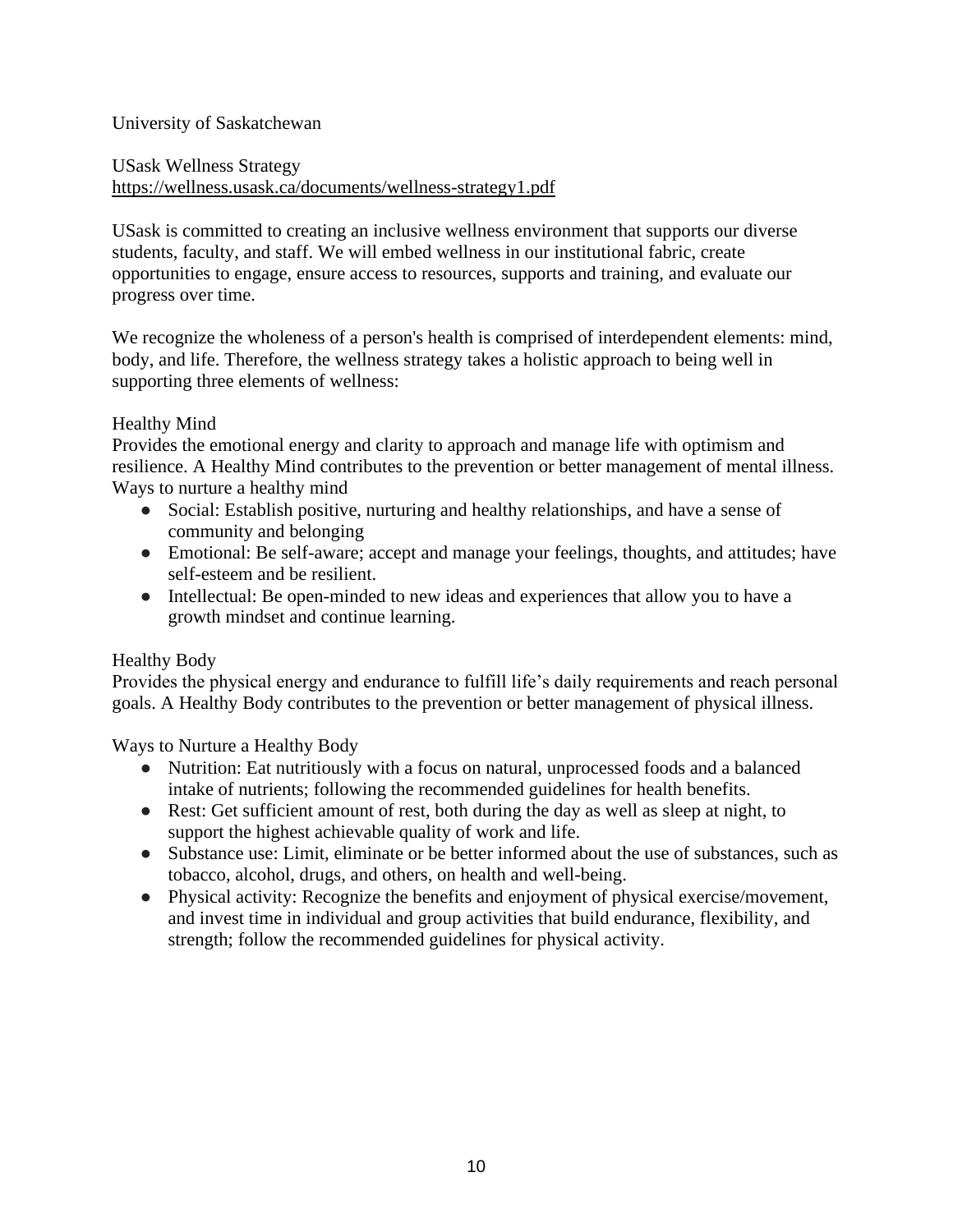# Healthy Life

Provides the knowledge, ability, and opportunity to interact with the world with increased confidence, security, and stewardship. A Healthy Life contributes to a Healthy Mind and Body.

Ways to Nurture a Healthy Life

- Career/Academic/Volunteerism: Seek personal fulfillment and meaningful work that nurtures your gifts, skills, and talents while still maintaining a balance between work, study, and personal leisure time.
- Environmental: Relate to and care for the planet and nature.
- Financial: Understand and manage money in ways that provide security, confidence, and options to support work, study, and personal commitments and interests now, and in the future.
- Safety and care: Safeguard yourself from physical or mental harm and practice methods of self-care that optimize well-being and prevent or better manage illness.
- Sexual health: Choose a positive, respectful, and safe approach to sexuality and sexual relationships; free of coercion, discrimination, and violence. Empowerment and courage to speak out and seek help if needed.
- Spiritual: Find peace, meaning, and purpose in life, individually or through involvement with spiritual communities; appreciating connectedness between your inner world and larger expressions of reality.

Creating a Healthy Mind, Healthy Body, and Healthy Life for All

It will take the entire university community to bring the strategy to life. We challenge each and every student, faculty member, and staff member to commit to creating a culture of wellness and actively engage as a champion of wellness. There are many ways you can help create an environment that promotes and supports the health and well-being of our campus community.

There's many wellness opportunities already available to support your health and well-being at the U of S. Below are some of the opportunities, and many of them would nurture one or all three elements of wellness:

Healthy Mind

- Board games at Louis' loft
- Mental Health Training
- Mental Health Awareness Week
- [USSU Pride Centre](https://ussu.ca/main-page/centres/pride-centre/)
- [USSU Women's Centre](https://ussu.ca/main-page/centres/womens-centre/)
- [Mindful Meditation](https://students.usask.ca/articles/mindfulness-meditation.php)
- [Gordon Oakes Red Bear Student Centre](http://aboriginal.usask.ca/gordon-oakes-red-bear-student-centre.php)

Healthy Body

- Yoga in the Bowl
- [Student Wellness Centre](https://students.usask.ca/health/centres/wellness-centre.php)
- [Physical Activity Centre](http://recservices.usask.ca/getfit/fit-centre/index.php)
- [Farmer's Market](https://sustainability.usask.ca/initiatives-and-events/campus-farmers-market.php)
- [Edible Landscape and Community Gardening](http://sustainability.usask.ca/footprint/outdoor-spaces.php)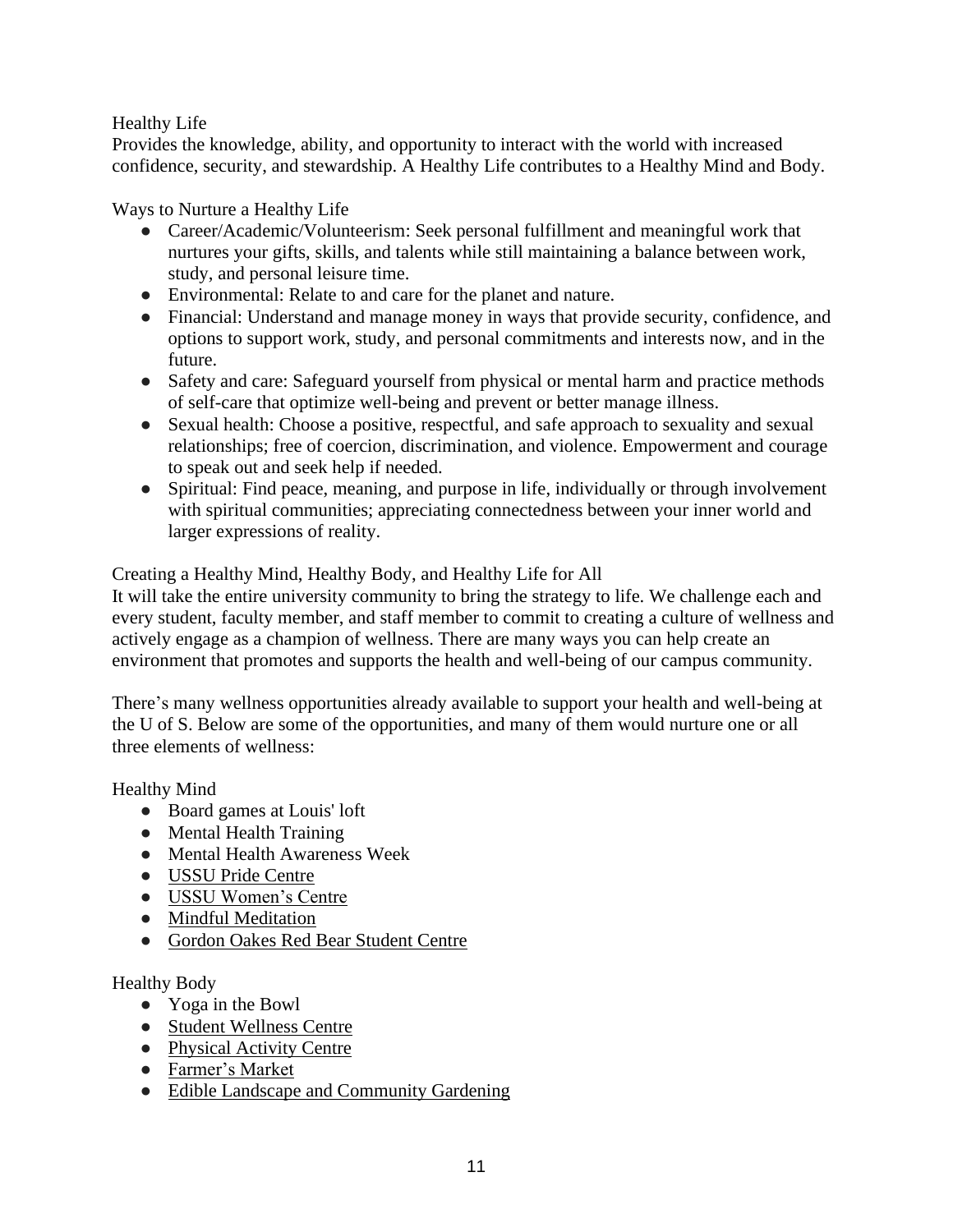● [Campus](http://recservices.usask.ca/campus-rec/index.php) Rec

Healthy Life

- [Childcare on Campus](https://students.usask.ca/essentials/housing.php#ChildCare)
- [Office of Sustainability](http://sustainability.usask.ca/)
- Prayer Space
- [Employee and Family Assistance Program](https://working.usask.ca/findmybenefits/employeeassistanceprogram.php)
- [Parents on Campus Group](http://www.usask.ca/groups/parents-on-campus/index.php)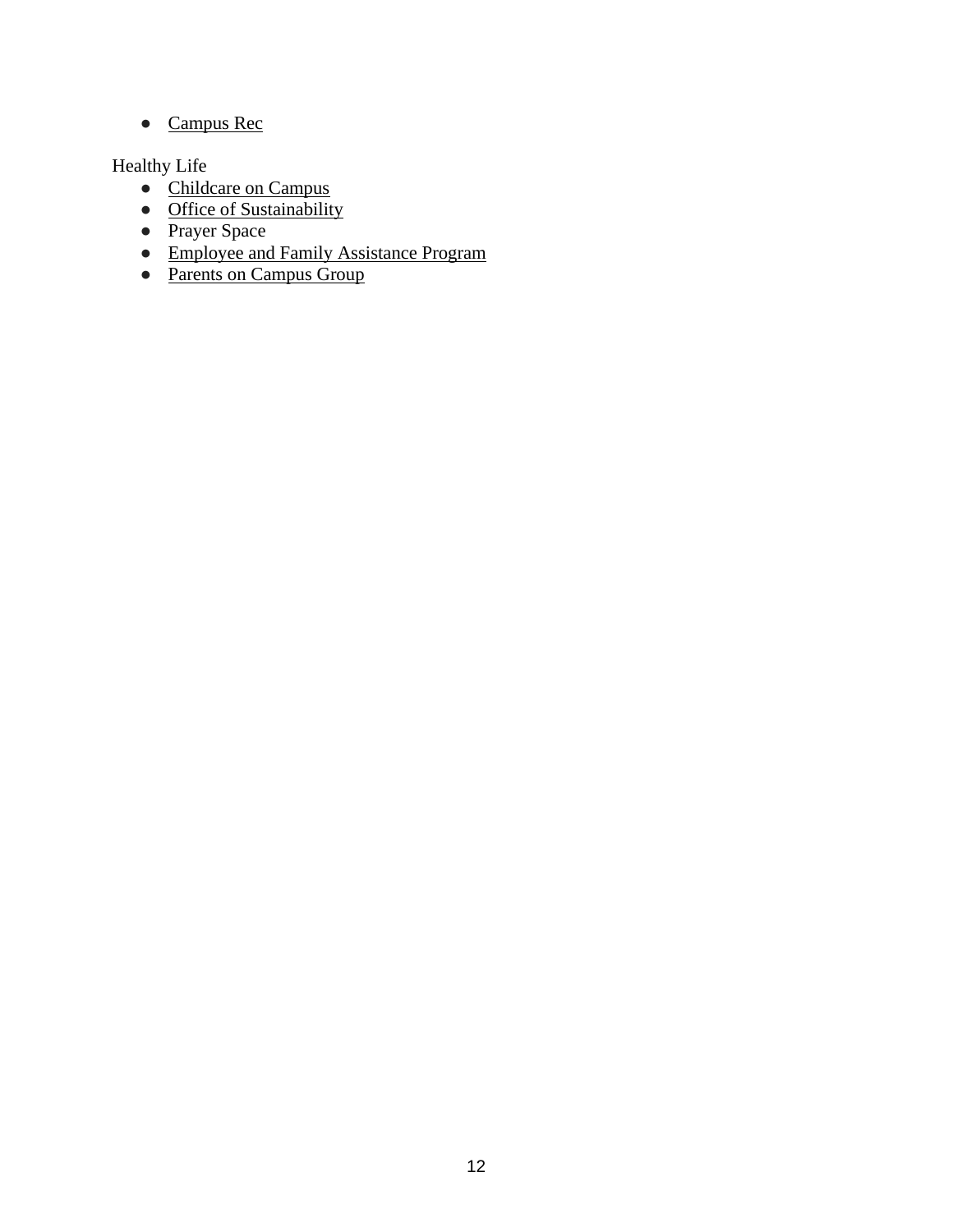# University of Waterloo

Campus Wellness: Faculty and Staff https://uwaterloo.ca/campus-wellness/faculty-and-staff

# Occupational Health

Occupational Health Nurses provide integrated occupational health and safety services to employers and employees. We work closely with managers, supervisors, human resources, and individual employees to maintain, promote, and restore employee health, safety, and wellbeing.

# Employee & Family Assistance Program

As part of the Employee Assistance Program (Policy 67), University of Waterloo employees and their dependent family members have a range of health and wellness services under the Employee and Family Assistance Program (EFAP), provided by Homewood Health Inc.™. The program is a complement to the current benefits program, at no additional cost to employees.

Homewood Health offers short-term, confidential counselling that includes face-to-face (flexible hours), telephone or online sessions for a variety of reasons. The program also includes Life Smart Coaching and other online services.

Please be assured that the program is confidential. Your private information, including whether you or your dependents have accessed the program, is never shared with family members or the University.

# Mental Health Training Opportunities

Counselling Services offers a broad range of suicide intervention and mental health training programs. Our goals are to raise campus mental health awareness, reduce mental health stigma, and support early intervention for those in need within our Waterloo campus community.

# QPR: Virtual

This training teaches participants how to recognize and support someone who may be having thoughts of suicide. It is an education and awareness program that provides direction as to how to Question a person with thoughts of suicide, how to Persuade them to get help, and how to Refer the person to appropriate professional resources.

# Training Content

- How to Question, Persuade and Refer someone who may be having thoughts of suicide
- How to get help for yourself or learn more about preventing suicide
- Common causes and warning signs
- How to get help for someone in crisis.

# More Feet on the Ground (Virtual)

This training consists of a facilitated discussion of the online More Feet on the Ground mental health education program. This program uses those online materials, as well as vignettes to teach participants how to Recognize, Respond, and Refer individuals experiencing mental health problems on campus.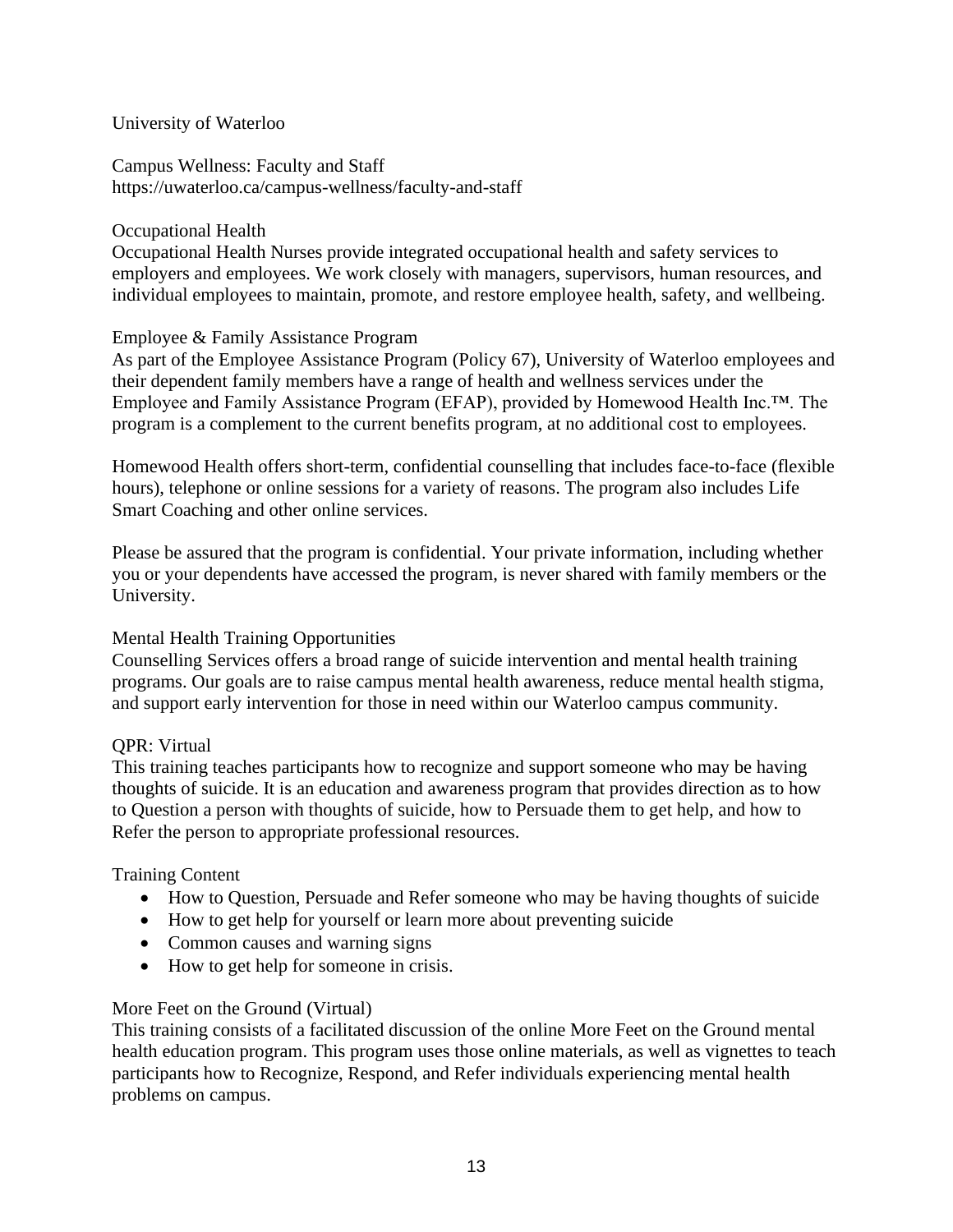Training Content

- Comprehensive information about common mental health and addiction concerns
- Overview of signs/symptoms, treatment options, mental health stigma
- Facts, statistics, and stories of lived experience
- Campus and community resource information
- Opportunity to receive a certificate following successful completion of a brief on-line assessment of learning.

Duration: 2.5 hours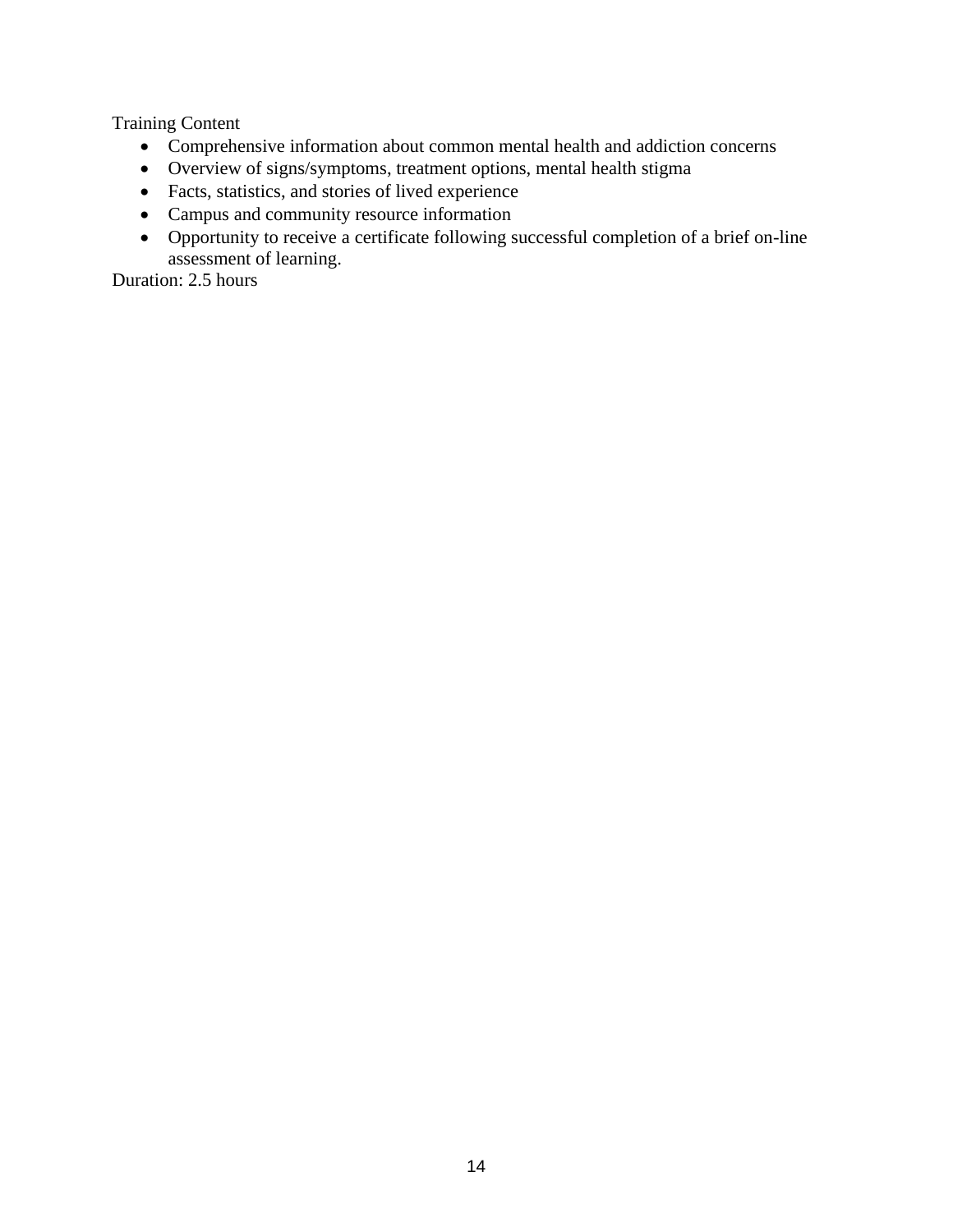# New Zealand

Victoria University Wellington

# Wellbeing

Maintaining a good level of wellbeing can be a challenge while you are studying. Get some [he](https://www.wgtn.ac.nz/students/campus/health/wellbeing/online-wellbeing-resources)lpful tips, access resources, or attend a course or workshop.

#### [Online wellbeing resources](https://www.wgtn.ac.nz/students/campus/health/wellbeing/online-wellbeing-resources)

[These online resources can help to support the building blocks of your physical and mental](https://www.wgtn.ac.nz/students/campus/health/wellbeing/online-wellbeing-resources)  [wellbeing.](https://www.wgtn.ac.nz/students/campus/health/wellbeing/online-wellbeing-resources)

Our student wellbeing leaders and the Student Wellbeing team have come up with 6 modules which we will be updating weekly. Check out recommendations from student wellbeing leaders to stay well during this period. These include videos, apps, worksheets, podcasts, images, and quick reads to fuel your mind and body for success at university.

# [Feeling Safe](https://www.wgtn.ac.nz/students/campus/health/wellbeing/online-wellbeing-resources/feeling-safe)

Feeling safe is a [series of four curated themes from student wellbeing leaders.](https://www.wgtn.ac.nz/students/campus/health/wellbeing/online-wellbeing-resources/feeling-safe)

[Self-Care](https://www.wgtn.ac.nz/students/campus/health/wellbeing/online-wellbeing-resources/self-care) [Self-care is an important part of staying well.](https://www.wgtn.ac.nz/students/campus/health/wellbeing/online-wellbeing-resources/self-care)

## [Feeling Connected](https://www.wgtn.ac.nz/students/campus/health/wellbeing/online-wellbeing-resources/feeling-connected)

Curated [ideas to help you stay connected—whether helping a mate, reaching out for help or](https://www.wgtn.ac.nz/students/campus/health/wellbeing/online-wellbeing-resources/feeling-connected)  [keeping up good habits that support your study and personal wellbeing.](https://www.wgtn.ac.nz/students/campus/health/wellbeing/online-wellbeing-resources/feeling-connected)

# [Self-Esteem](https://www.wgtn.ac.nz/students/campus/health/wellbeing/online-wellbeing-resources/self-esteem)

[Self-esteem is a combination of self-compassion, courage, and belief in ourselves—it helps us](https://www.wgtn.ac.nz/students/campus/health/wellbeing/online-wellbeing-resources/self-esteem)  [stay grounded and focus on what's important in our study and life.](https://www.wgtn.ac.nz/students/campus/health/wellbeing/online-wellbeing-resources/self-esteem)

# [Making Meaning](https://www.wgtn.ac.nz/students/campus/health/wellbeing/online-wellbeing-resources/making-meaning)

[Making meaning of what's going on around us is part of proactive wellbeing. Here are curated](https://www.wgtn.ac.nz/students/campus/health/wellbeing/online-wellbeing-resources/making-meaning)  [tips to help bring your awareness inward and deal with the unknown.](https://www.wgtn.ac.nz/students/campus/health/wellbeing/online-wellbeing-resources/making-meaning)

# [Self-Expression](https://www.wgtn.ac.nz/students/campus/health/wellbeing/online-wellbeing-resources/self-expression)

[Understanding your artistic needs is part of your overall wellbeing, helping you to express your](https://www.wgtn.ac.nz/students/campus/health/wellbeing/online-wellbeing-resources/self-expression)  [creativity, keep focused, and appreciate what makes you happy.](https://www.wgtn.ac.nz/students/campus/health/wellbeing/online-wellbeing-resources/self-expression)

# [Reintegration](https://www.wgtn.ac.nz/students/campus/health/wellbeing/online-wellbeing-resources/reintegration)

[It is normal to feel anxious or confused as we return to campus. Now is a great time to care for](https://www.wgtn.ac.nz/students/campus/health/wellbeing/online-wellbeing-resources/reintegration)  [your mental, emotional, physical,](https://www.wgtn.ac.nz/students/campus/health/wellbeing/online-wellbeing-resources/reintegration) and spiritual wellbeing.

#### [Wellbeing Workshops](https://www.wgtn.ac.nz/students/campus/health/wellbeing/programmes-and-workshops)

A range of workshops are available to help you improve your health and wellbeing while studying at university.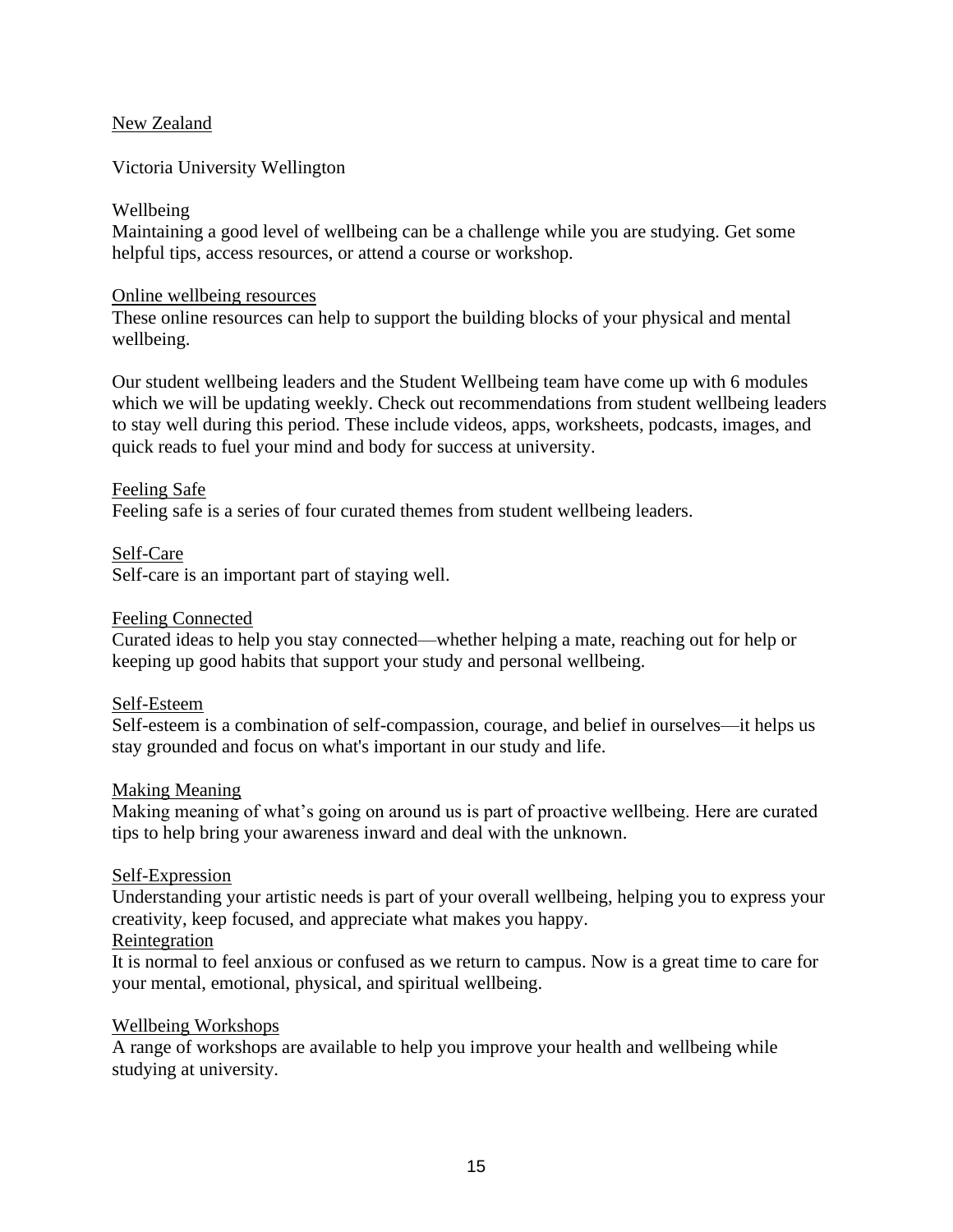Student Wellbeing runs a series of group workshops available throughout the year—from one-off workshops to weekly classes and workshop series.

Workshops are led by experienced facilitators experts who understand student life. Wellbeing workshops will help you develop skills and strategies for overall wellbeing that support you to study well. For more information:

<https://www.wgtn.ac.nz/students/campus/health/wellbeing/programmes-and-workshops>

# [The Bubble](https://www.wgtn.ac.nz/students/campus/health/wellbeing/the-bubble)

[The Bubble is a comfortable, friendly place on campus for students to take time out and connect](https://www.wgtn.ac.nz/students/campus/health/wellbeing/the-bubble)  [with other students. Take a break from the rush of campus life at The Bubble—a dedicated](https://www.wgtn.ac.nz/students/campus/health/wellbeing/the-bubble)  [student space for all students.](https://www.wgtn.ac.nz/students/campus/health/wellbeing/the-bubble)

[At The Bubble, you're invited to enjoy a free cup of tea or coffee, a piece of fruit, or heat up your](https://www.wgtn.ac.nz/students/campus/health/wellbeing/the-bubble)  lunch in the kitchen. [The Bubble is a space for personal downtime, meeting friends, and seeking](https://www.wgtn.ac.nz/students/campus/health/wellbeing/the-bubble)  [advice from Bubble leaders.](https://www.wgtn.ac.nz/students/campus/health/wellbeing/the-bubble)

Come and chill on a bean bag, play guitar, or listen to a relaxing playlist. Take a break from study and join in on a board game or try out origami, Sudoku, and mindful colouring to rest and reset.

#### [Student Wellbeing Awareness Team \(SWAT\)](https://www.wgtn.ac.nz/students/campus/health/wellbeing/team)

[The Student Wellbeing Awareness Team \(SWAT\) empowers students about their own health by](https://www.wgtn.ac.nz/students/campus/health/wellbeing/team)  [raising awareness and providing education about health and wellbeing.](https://www.wgtn.ac.nz/students/campus/health/wellbeing/team)

#### [Peer Support Groups](https://www.wgtn.ac.nz/students/campus/health/wellbeing/peer-groups)

As well [as the Student Wellbeing Awareness Team, we have other peer support groups on](https://www.wgtn.ac.nz/students/campus/health/wellbeing/peer-groups)  [campus available for students to join.](https://www.wgtn.ac.nz/students/campus/health/wellbeing/peer-groups)

#### [Managing Student Life](https://www.wgtn.ac.nz/students/campus/health/wellbeing/managing-your-wellbeing)

[Get some helpful tips and find out how to access the services and support available](https://www.wgtn.ac.nz/students/campus/health/wellbeing/managing-your-wellbeing) during your [studies.](https://www.wgtn.ac.nz/students/campus/health/wellbeing/managing-your-wellbeing)

#### [Shape Your Identity](https://www.wgtn.ac.nz/students/campus/health/wellbeing/identity)

When making plans for the future, it helps to know the kind of person you are—your strengths, skills and values, [and how these can help guide your career path.](https://www.wgtn.ac.nz/students/campus/health/wellbeing/identity)

#### [Your Relationship with Money](https://www.wgtn.ac.nz/students/campus/health/wellbeing/money)

[Money stress can affect your ability to learn. Learn what you can do to have a more balanced](https://www.wgtn.ac.nz/students/campus/health/wellbeing/money)  [relationship with money.](https://www.wgtn.ac.nz/students/campus/health/wellbeing/money)

[Fueling your mind and body for learning. You are your best asset for learning. What are you](https://www.wgtn.ac.nz/students/campus/health/wellbeing/fuel)  [doing to take care of yourself, to support your learning?](https://www.wgtn.ac.nz/students/campus/health/wellbeing/fuel)

# [Thriving Under Pressure](https://www.wgtn.ac.nz/students/campus/health/wellbeing/pressure)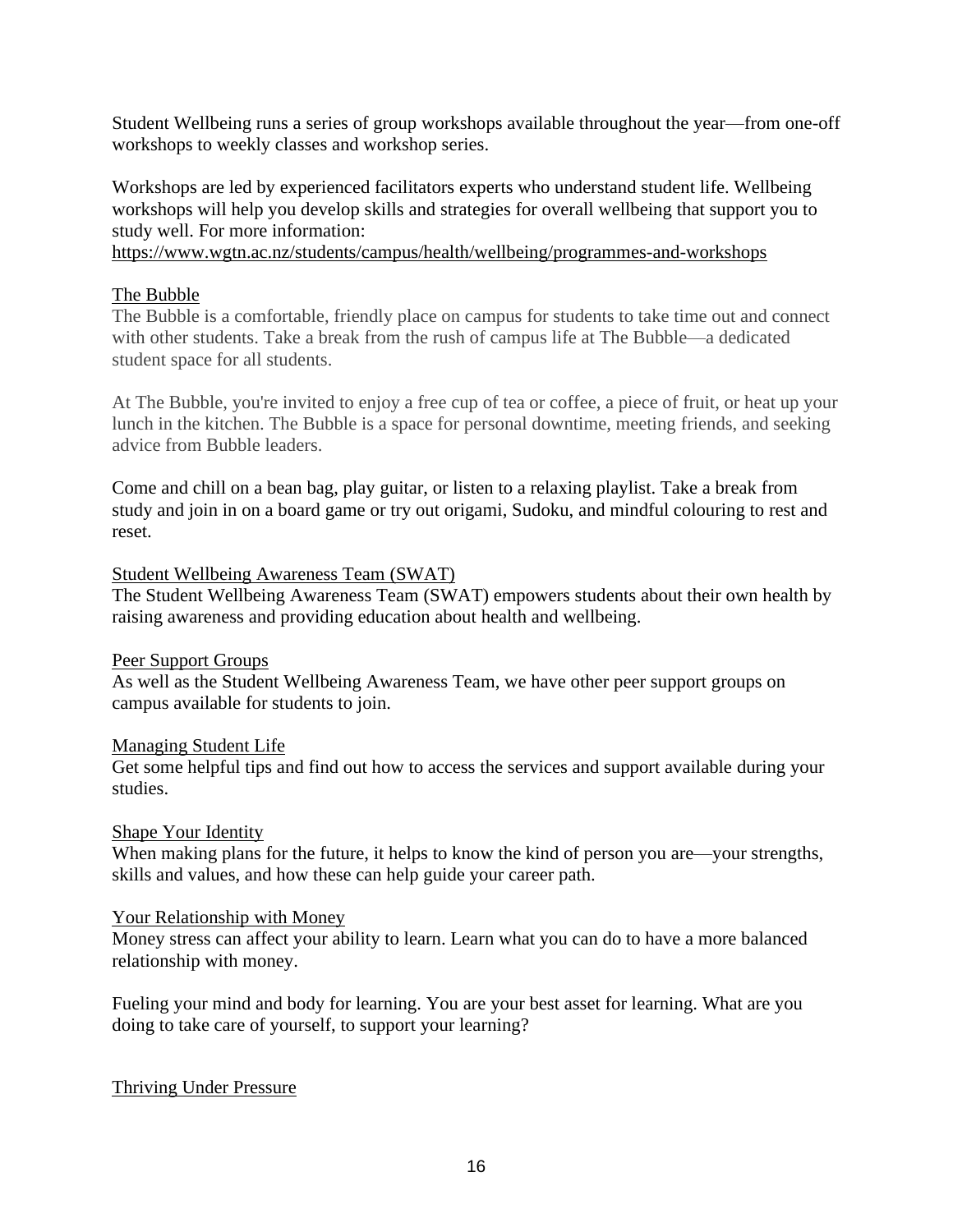[How will you choose to respond to what happens today? Find out how to handle daily pressures,](https://www.wgtn.ac.nz/students/campus/health/wellbeing/pressure)  [build resilience at times of stress and keep positive.](https://www.wgtn.ac.nz/students/campus/health/wellbeing/pressure)

# [Optimising Your Time](https://www.wgtn.ac.nz/students/campus/health/wellbeing/time)

[What have you made time for today? Learn some easy tips to rethink how to optimise your](https://www.wgtn.ac.nz/students/campus/health/wellbeing/time)  [study, work, rest, and relaxation time.](https://www.wgtn.ac.nz/students/campus/health/wellbeing/time)

# [Making New Connections](https://www.wgtn.ac.nz/students/campus/health/wellbeing/new-connections)

[How often do we say 'hi' to the person sitting next to us? Get some helpful advice on how to](https://www.wgtn.ac.nz/students/campus/health/wellbeing/new-connections)  [build new relationships.](https://www.wgtn.ac.nz/students/campus/health/wellbeing/new-connections)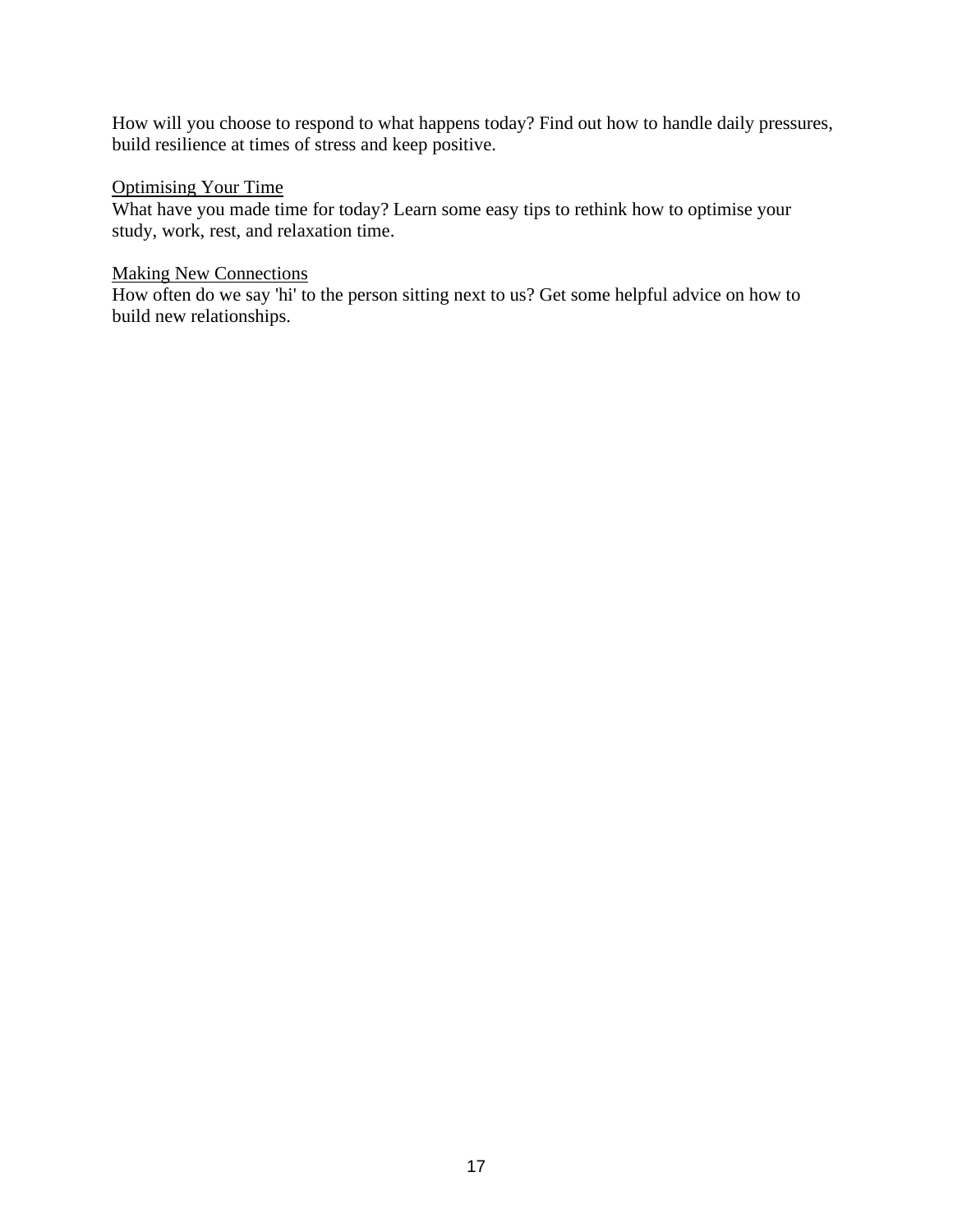# UK

A Whole University Framework for Mental Health (MHFA) [https://healthyuniversities.ac.uk/wp-content/uploads/2017/06/A-Whole-University-Framework](https://healthyuniversities.ac.uk/wp-content/uploads/2017/06/A-Whole-University-Framework-for-Mental-MHFA-brochure.pdf)[for-Mental-MHFA-brochure.pdf](https://healthyuniversities.ac.uk/wp-content/uploads/2017/06/A-Whole-University-Framework-for-Mental-MHFA-brochure.pdf)

Reflecting on the success of holistic 'healthy settings' initiatives in other sectors such as Healthy Schools and Healthy Further Education, the UK Healthy Universities Network have designed a framework for embedding wellbeing across a whole organisation.

UK Healthy Universities Network Toolkit Online self-review tool with guidance packages for universities to gauge their progress in creating a healthy whole university environment. Available: healthyuniversites.ac.uk/toolkit-and-resources

The University of Edinburgh

A new online course to support awareness and understanding of mental health issues and illnesses is now available to all staff.

We all have mental health. Discussions on mental health tend to focus on those experiencing mental illness who need care or support. Universities have a duty towards those staff, as well as a responsibility to identify those at risk and intervene early. But we also have an opportunity to promote good mental health, improving the lives and outcomes of all of our staff.

This new course has been developed to raise awareness and understanding of mental health issues and illnesses inside and outside of work. This course, available through the Learn platform, will support your approach to mental health by:

- Providing an overview of mental ill health and the signs to look out for
- Providing tools to improve wellbeing
- Encouraging you to talk about mental health
- Explaining how you can offer support to your colleagues
- Signposting you to University of Edinburgh mental health and wellbeing support and UK mental health services.

# Mental Health Awareness Course for Staff

This course complements the existing Charlie Waller Memorial Trust online learning available to staff offering first line of support to students who may be experiencing mental ill-health. The university is committed to supporting your mental health and wellbeing at work, and we will do everything we can to support you through these unprecedented times.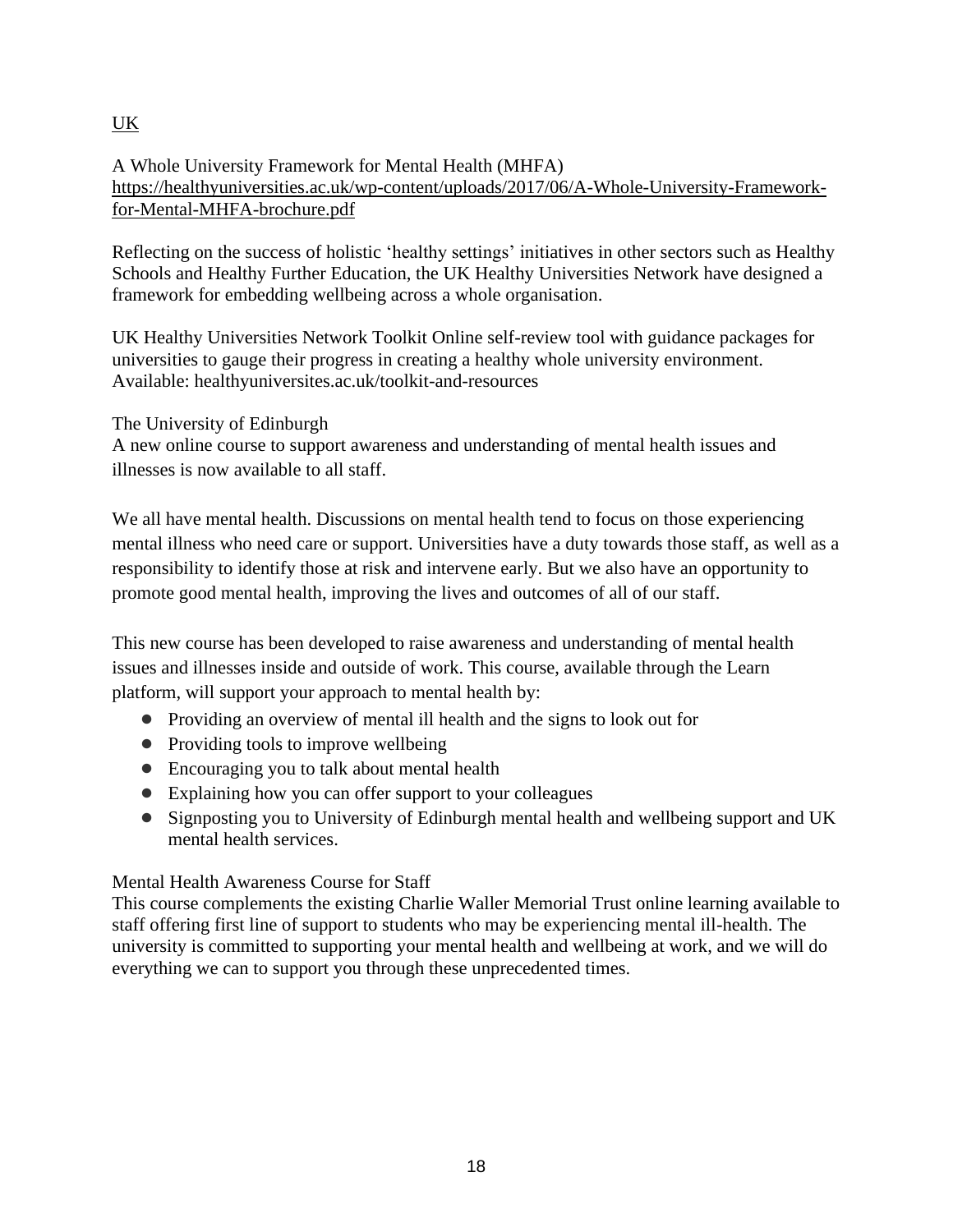# Anglia Ruskin University

Alison Hunte, the university's Student Counsellor and Placement Coordinator, is a qualified Mental Health First Aid (MHFA) instructor and is responsible for running training courses across all three campuses. The two-day training course is offered to all staff through the HR training program, and student reps have also had access to the training on a course funded by the Student Union.

## Why We Started Training

Anglia Ruskin is a unique university in the provision it has for mental health and wellbeing support for all students and staff, offering a wide range of workshops, programs, and support services, including counselling and online CBT. The decision to introduce MHFA training was part of this wellbeing program.

"We introduced the course to raise awareness," Hunte says. "It was about educating, reducing stigma, and to give accurate information and guidance to staff." The course was initially proposed by a member of staff who had completed the training in another organisaton and reported positive outcomes.

This led to an agreement that the university would benefit from implementing the same training. To make it sustainable, the decision was taken to train staff members to become in-house MHFA instructors. Since then, Hunte says uptake of the courses has been popular, with most courses offered completely full of between 12–14 participants.

# Results

Feedback for the MHFA training has been overwhelmingly positive, with 100% of trained staff reporting they would recommend the course to a colleague. Staff reported feeling more confident in supporting students with their mental wellbeing, rather than feeling the need to turn to counselling services for initial support. Hunte says: "Almost universally people say that they got loads out of the course, and that it's improved their knowledge. They feel more confident in talking to people and it's helped to designates mental health. I think it also increases peoples' capacity to be kind to each other, which is really important."

The training has also raised the profile of the existing counselling service and created an important link to support that is available, of which some staff were previously unaware.

# What the Future Holds

The university already has a wide range of support available to students and staff, but Hunte says there's room for more. The next step is to train more staff as instructors so courses can be run more frequently. She says, "I currently run the course twice a year on different campuses, but that is about as many as I can fit in around my main role, so we'd like to train more staff to run it."

Until now, the course has been funded by the HR department and was only available to staff, but after a successful pilot that saw a course for student reps funded by the Student Union, Hunte is keen to roll out the training for students and staff. There's also an initiative underway to create a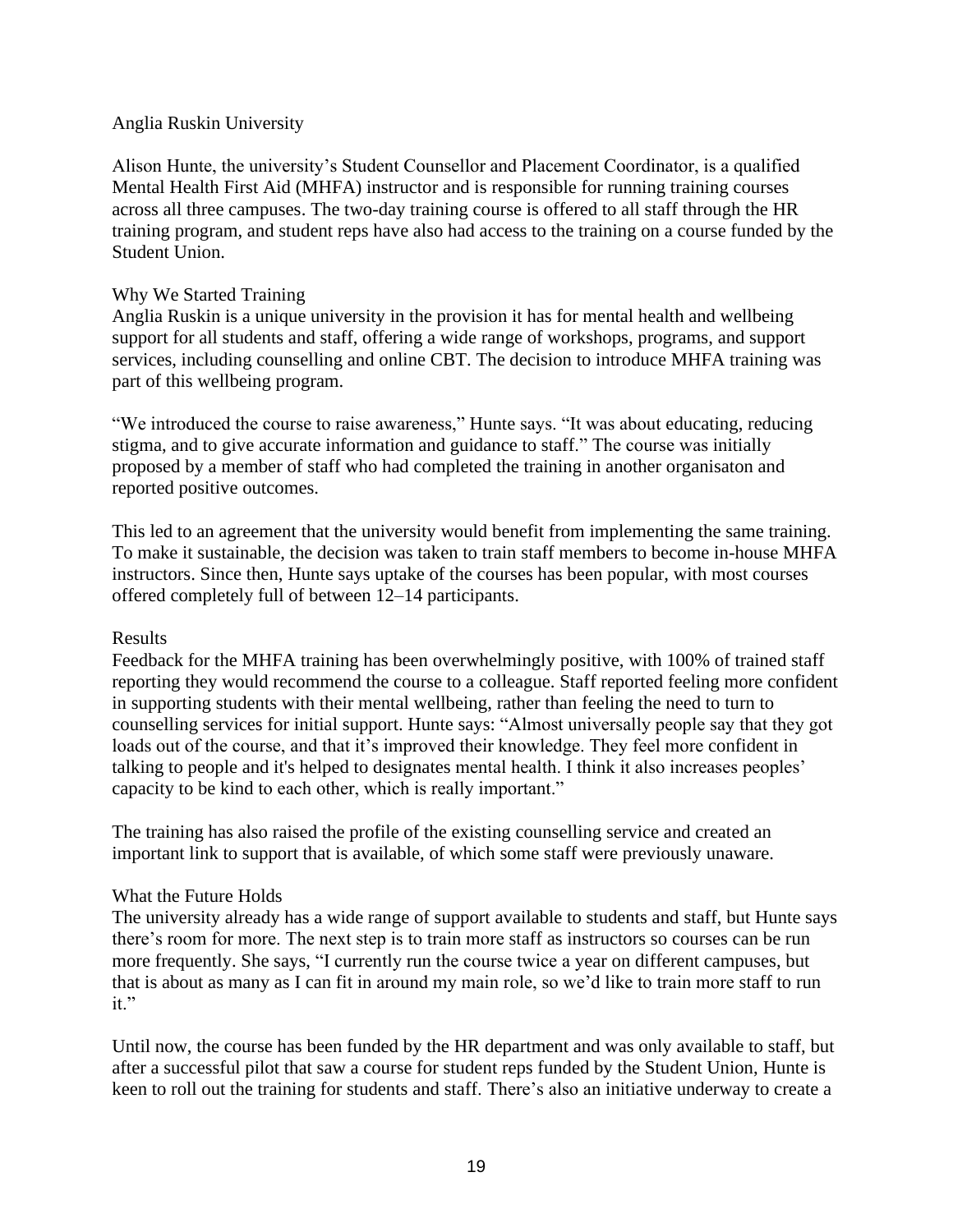list of all MHFA participants, so that students can easily locate trained staff members within their faculty or building and turn to them for support.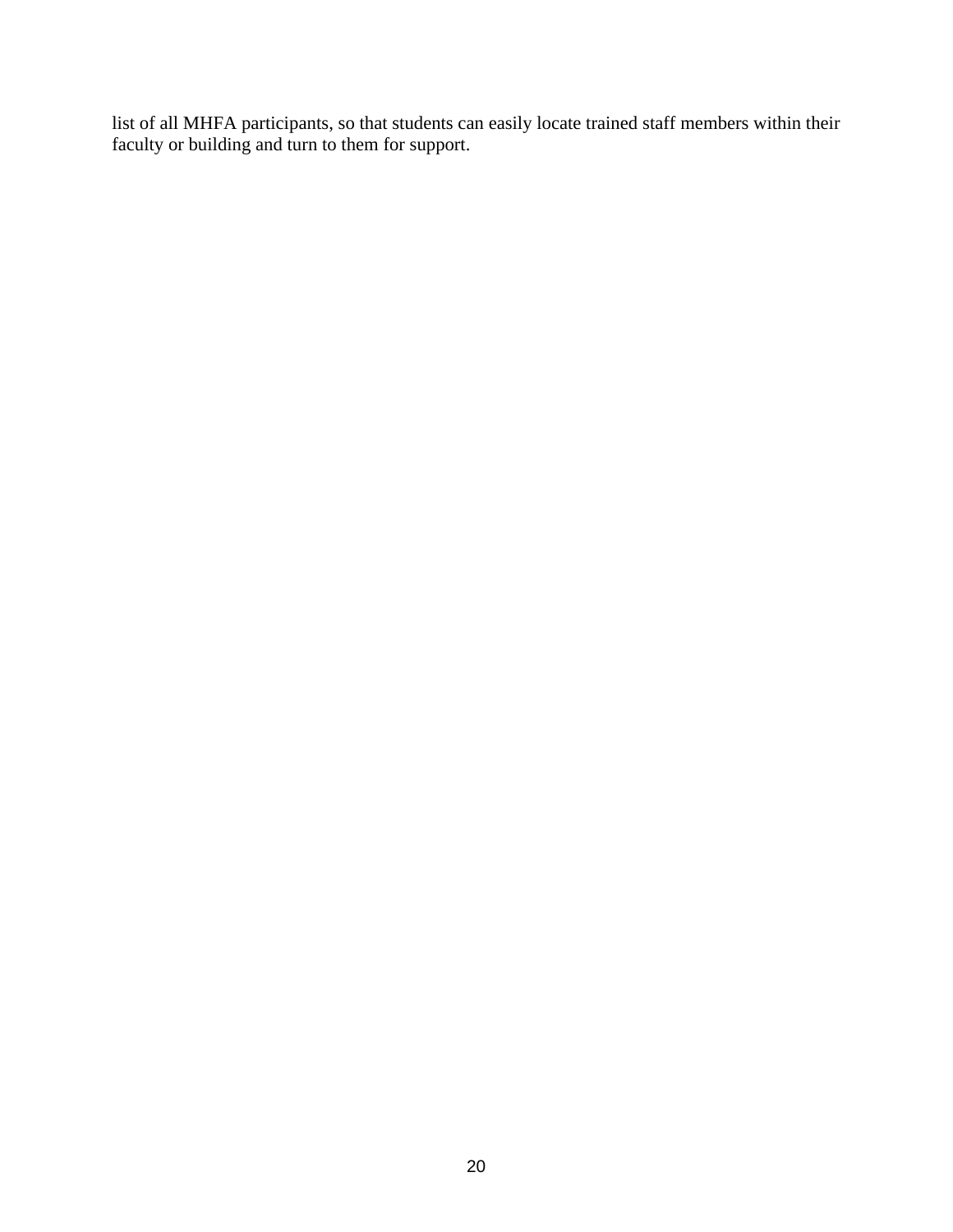# University of Sunderland

When it comes to mental health and wellbeing, the university subscribes to a 'whole university' approach and strives to encourage a culture where mental health is normalised, and staff and students feel empowered to talk about their mental health.

Speaking about her outlook on staff and student wellbeing, Louise Phillipson, Head of Health, Safety and the Environment at the university, explains, "In recent years we've been trying to put the 'health' back into health safety in all kinds of ways, including in our approach to mental health. tTis has involved everything from running wellbeing events, to setting up support groups, to provision of Mental Health First Aid (MHFA) training."

# Why We Started Training

It was back in 2009 that Phillipson first began to explore MHFA training. She says, "A survey of our staff and students' wellbeing highlighted a need for a greater focus on how we approach mental health internally.

"Following this my team and I were looking at practical ways to eliminate stigma surrounding mental illness and ways we could bring about culture change throughout the university to help normalise conversations around mental health. It was at this point that we first offered MHFA courses<sup>"</sup>

A small number of Adult MHFA two-day courses were first rolled out among selected support staff, and following a positive reception the decision was taken to further offer the training to HR managers, health and safety representatives and physical first aiders.

Phillipson says, "We identified MHFA as a pragmatic way to increase awareness of mental health and wellbeing and to help to foster a university culture where staff and students are empowered to be able to talk about mental wellbeing as part of everyday life."

# Results

As part of the university's wellbeing drive, a Mental Health Champions Network was established to provide a forum for those trained in MHFA to share experiences, best practice, and arrange further training and wellbeing events. This network forms an important element of the university's strategic aim to continually improve mental health awareness and support for staff and students.

This academic year alone, 678 students have been referred to student wellbeing and counselling services, highlighting how important it is to have this kind of network in place.

The university's approach looks to address staff and student wellbeing in equal measure, and recent staff survey results indicate a strong impact for the former, with 84% of staff agreeing that the university is effective in promoting and supporting staff wellbeing.

What the Future Holds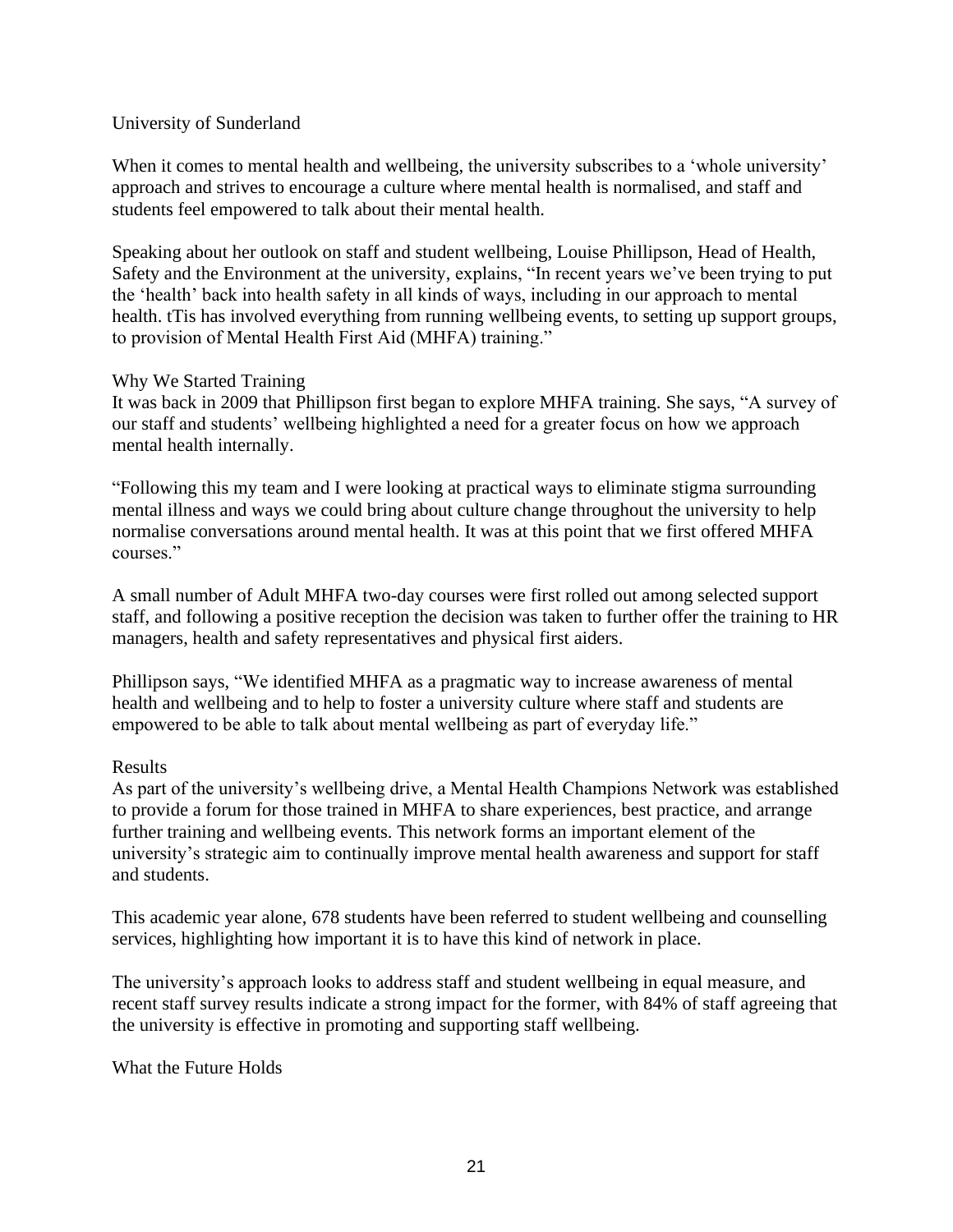Although the University of Sunderland's Mental Health Champions Network is currently staff only, there are plans to train student Mental Health First Aiders as further courses are rolled out, including the recently developed Higher Education MHFA One Day course.

To encourage broader representation from across the university community and to improve accessibility, Phillipson intends to target specific areas of the university, such as the Student Union's Peer network, and encourage more people to sign up to the Mental Health Champions Network.

Phillipson says. "As well as expanding the network, we're also investigating ways to make our Mental Health First Aiders more visible, including adding details on our Mental Health Champions Network to our student induction materials and advertising it via our electronic noticeboards.

"I look forward to continuing to develop this network in the coming years, as we continue to work collaboratively between HR and Student Services to develop our 'whole University approach' to mental health."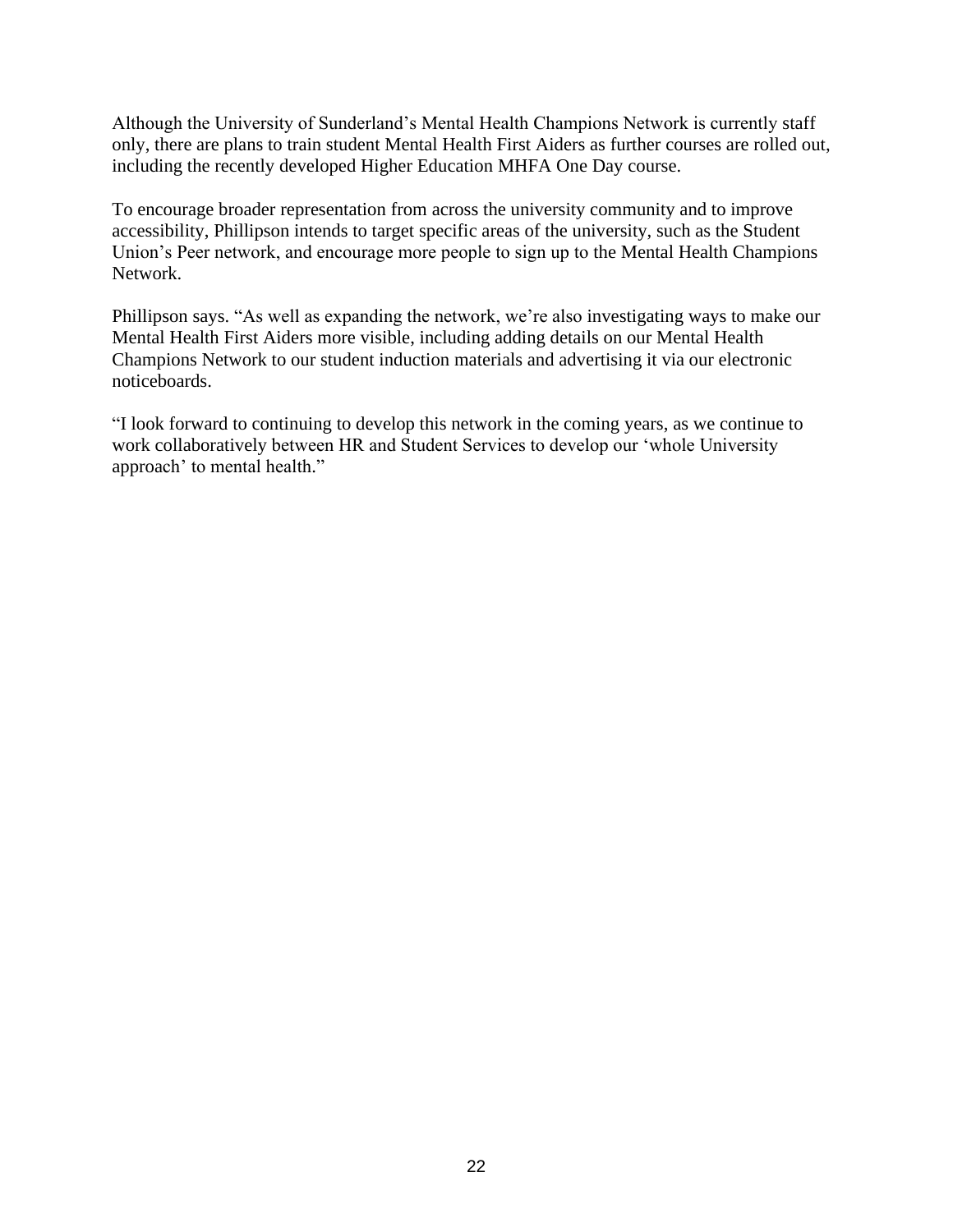# USA

University of California, Berkeley

http://www.ucop.edu/student-mental-health-resources/training-and-programs/index.html

To ensure all students have an opportunity to receive the appropriate support in their pursuit of academic excellence, we provide mental health outreach to both students and faculty/staff.

Faculty and Staff Promising Practices

Faculty and staff are in a unique position of being able to observe behaviors that indicate a student may be experiencing distress. In many cases, they will be the first to notice the early warning signs of trouble and have the initial opportunity to respond. At the University of California, we provide a host of resources to assist our faculty and staff to prepare for this important responsibility.

We offer these same resources to our graduate research and teaching assistants as we strongly believe that anyone who teaches, trains, advises, supervises, or mentors UC students is a gatekeeper for our community. Together, we aim to ensure that all our students have an opportunity to receive the appropriate support in their pursuit of academic excellence.

Promising Practices:

- [Red Folder Initiative](https://www.ucop.edu/student-mental-health-resources/training-and-programs/faculty-and-staff-outreach/red-folder-initiative.html)
- Mental Health Handbook
- [In-Person Training Opportunities](https://www.ucop.edu/student-mental-health-resources/suicide-prevention/certified-training.html)

Educational Videos:

- Why Student Mental Health Matters (Faculty & Staff Testimonials)
- Graduate Research/Teaching Assistants [\(Recognize & Respond to Students in Distress\)](https://www.youtube.com/playlist?list=PL-7zb9cvnihYaW5v8cy-LY7caI35VEZLZ)

Mental Health Handbook Promoting Student Mental Health: A Guide for UC Faculty and Staff

Research suggests that if we equip our faculty and staff with the education and resources to recognize and respond appropriately to students in distress, we can prevent many concerns from escalating into full blown crises and we may even be able to help save lives.

In this full-text handbook, we provide in-depth information about mental health and examine the role faculty and staff members can play in providing a supportive academic environment and assisting students who may be in distress. The guide includes examples of what to say when approaching a student, outlines common mental health concerns, explores how culture impacts wellness, explains how to make a referral or report a student of concern, offers instructional tips on how faculty and staff can avoid causing undue stress, includes an FAQ section on our privacy policies, and much much more!

Evidence-Based Training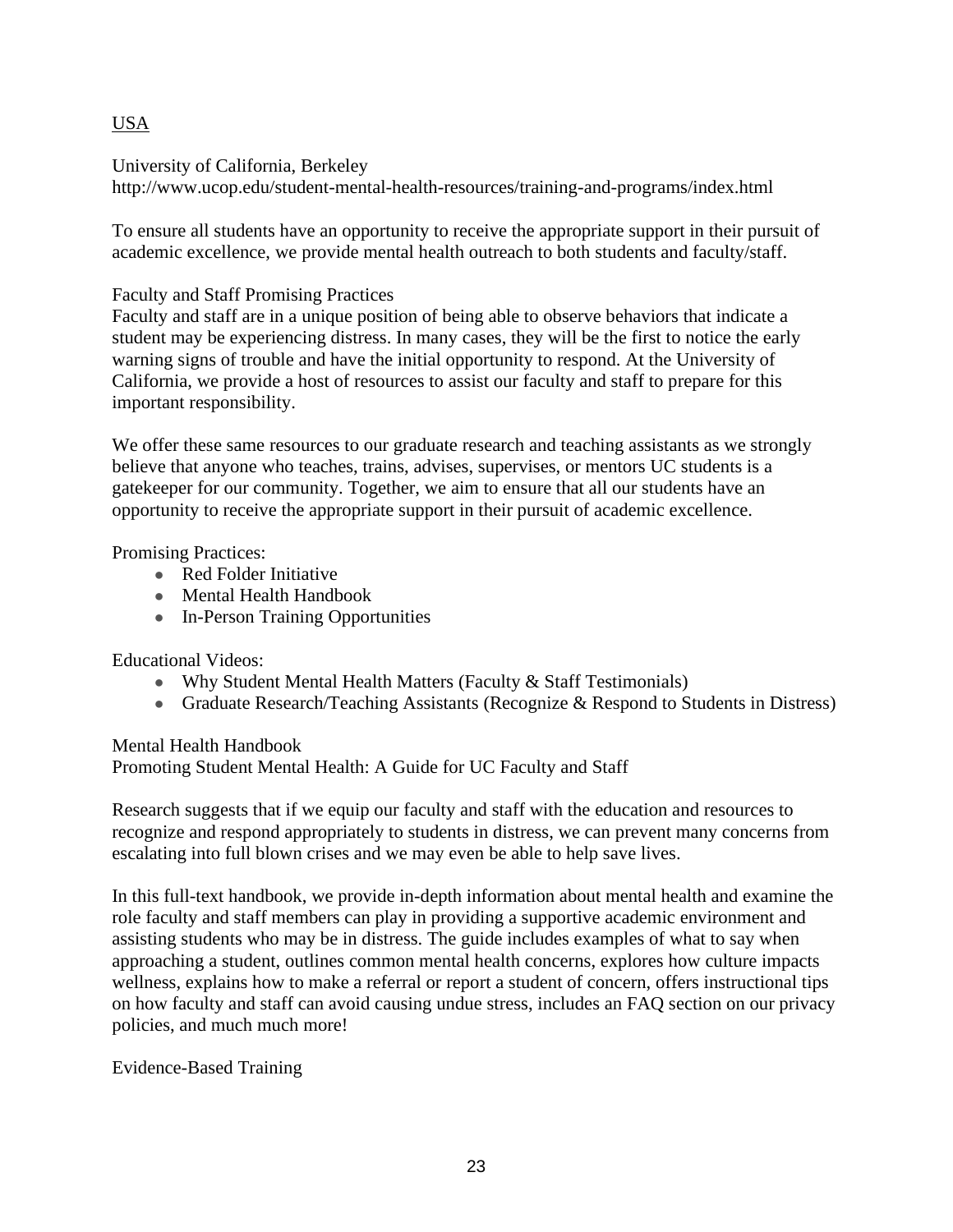In addition to the unique training programs offered on each campus, UC has certified trainers who offer training to students, faculty, and staff in each of the following evidence-based suicide prevention programs (as cited by the [best practice registry\)](http://www.sprc.org/bpr). Contact your [campus counseling](https://www.ucop.edu/student-mental-health-resources/index.html)  [center](https://www.ucop.edu/student-mental-health-resources/index.html) to schedule training on your campus.

# Question Persuade Refer (QPR)

QPR is an evidence-based training program for suicide prevention for campus professionals and community members who are in a strategic position to identify students at risk for suicide (e.g. faculty, staff, RAs, TAs, peer counselors, mental health advocates, student leaders, etc.)

# Learning Objectives

Increase awareness about the problem of suicide. Enhance surveillance of others in distress and detection of suicide warning signs

Enact a three-step intervention to help a person at risk for suicide: Question: Question to determine if the person is at risk for suicide Persuade: Persuade the person at risk to seek help Refer: Refer to treatment Website: <http://www.qprinstitute.com/about.html>

# Mental Health First Aid

Mental Health First Aid (MHFA) is an 8-hour course where participants learn about risk factors, warning signs, stigma reduction, and skills for how to intervene and provide support to individuals developing a mental health problem or experiencing a mental health crisis, until professional treatment is obtained, or the crisis is resolved. Upon completion, participants receive a three-year certification.

Learning Objectives:

- Identify potential risk factors and warning signs for a range of mental health problems
- Gain an understanding of the prevalence of various mental health disorders and the need for reduced stigma in their communities
- Demonstrate competence in a 5-step action plan encompassing the skills, resources and knowledge to assess the situation, to select and implement appropriate interventions, and to help the individual in crisis connect with appropriate professional care

Website: [http://www.mentalhealthfirstaid.org/cs/program\\_overview/](http://www.mentalhealthfirstaid.org/cs/program_overview/)

# Campus Connect

Campus Connect is a three-hour, interactive training program designed for use with a wide variety of campus personnel (e.g., faculty, residence life staff, academic advisors, health center staff, etc.). Designed specifically for a college/university community, Campus Connect is an experiential training focused on enhancing the gatekeepers' knowledge, awareness, and skills concerning college student suicide.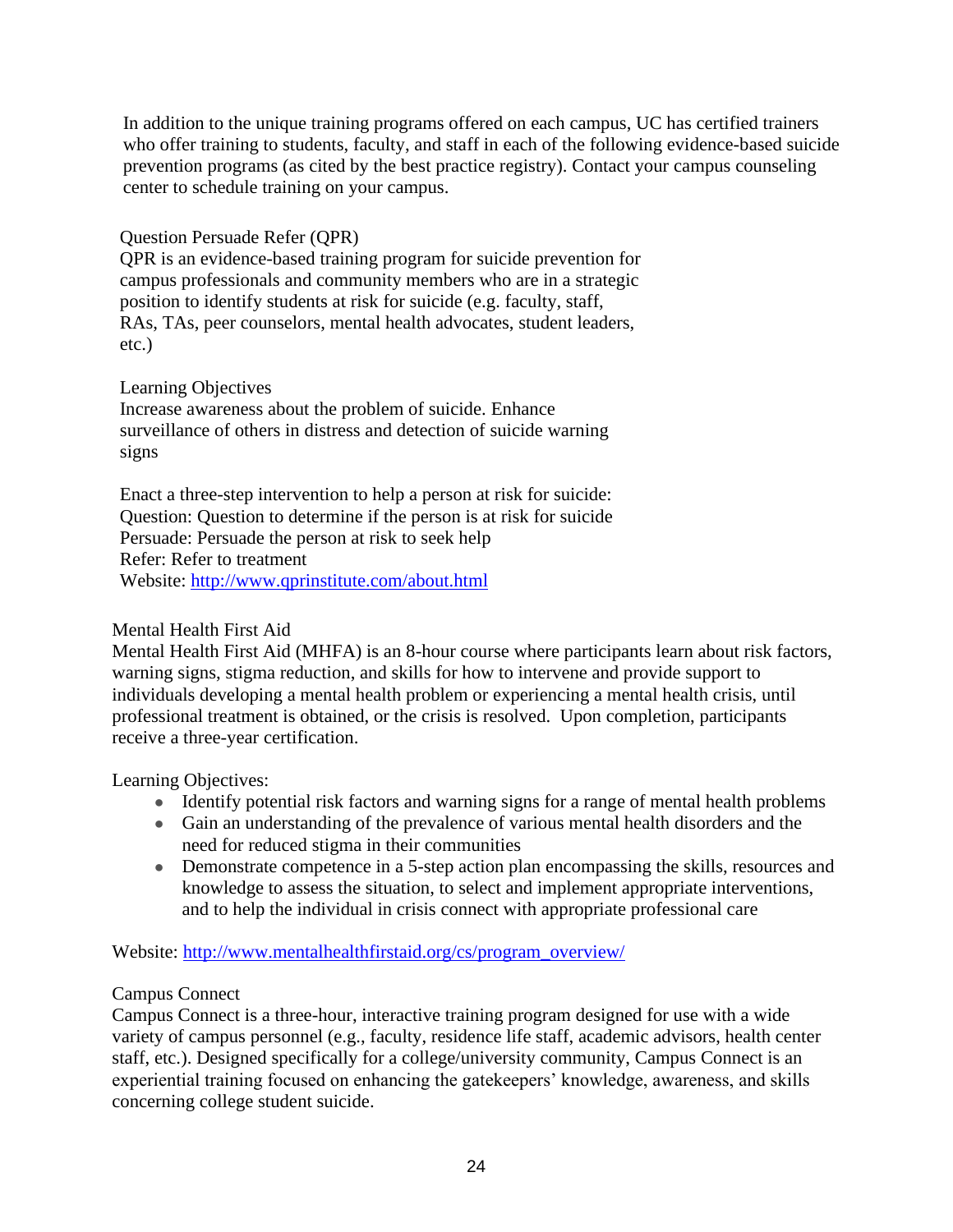Beyond increasing the gatekeepers' knowledge about students in a suicidal crisis, emphasis is placed on developing empathic listening skills, communication skills, and the ability to compassionately and directly ask students about their suicidal thoughts.

Through increased awareness of their own emotional reactions, Campus Connect gatekeepers can more effectively respond to students' emotional needs and increase the likelihood of a meaningful connection with the appropriate professional resources.

Learning Objectives:

- Discussion of suicide myths and warning signs
- Instruction on how to ask students if they are thinking about suicide and how to refer students to mental health professionals
- Review of effective communication and relationship-building skills
- Discussion of typical emotional reactions experienced both by students in crisis and responding gatekeepers
- Participation in four experiential exercises
- Participation in a guided group role play

# Faculty and Staff Mental Health Training

# <https://uhs.berkeley.edu/news/faculty-and-staff-mental-health-training>

Fall 2020 Schedule

# Suicide Awareness Training

Over the last few years, you may have become acquainted with the Look for the Signs App (for students) and the [Mental Health Handbook](https://uhs.berkeley.edu/counseling/prevention-education-outreach/mental-health-handbook) for faculty, staff and GSIs to assist you in helping someone in distress. One component of that help is understanding when a student may be in danger of suicide. [Counseling and Psychological services \(CAPS\)](https://uhs.berkeley.edu/caps) would like to offer you a unique training specifically to support students who may be thinking about suicide.

This training, an introductory overview, will use a scenario, lecture, and discussion to help you understand the warning signs and risk factors associated with thoughts of suicide. You will learn ways to approach and talk to a student about your concerns, including how to ask a question about suicide. Lastly, you will learn the resources and how to make appropriate referrals.

#### Psychological First Aid (PFA)

When tragic events happen in our UCB community, faculty and staff are often called upon to offer support to students impacted. This 1.5-hour course will help you to learn the basic skills necessary to provide common sense support after a tragedy, such as a student death.

The course will also address CAPS' response and how faculty and staff can collaborate with the Tang Center. This course is being offered to help increase the supports campus provides in the aftermath of a tragedy and help the community begin to heal.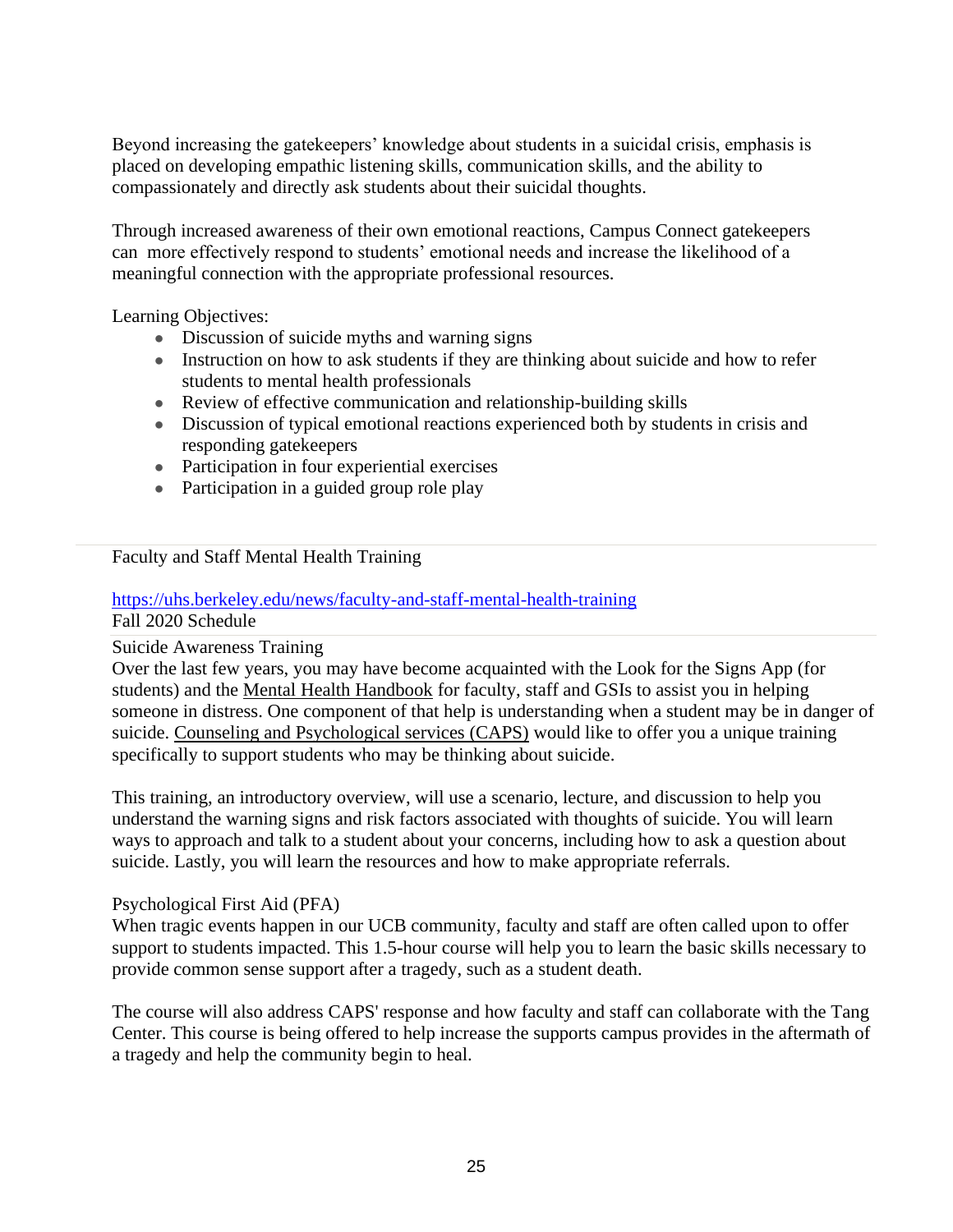# University of Hawai'i

#### <https://hawaii.hawaii.edu/mental-wellness/fs-resources>

Welcome to the Mental Wellness and Personal Development Resource page for faculty and staff. MWPD believes that for our students to succeed, we must embed wellness as a norm within our campus culture. Each and every person on this campus has the opportunity to teach, model, or promote wellness and many of you already do. Below, you'll find some information that we hope will help create a base understanding of what mental health in college looks like and some concrete resources and tools that can be implemented in the classroom or at campus events.

As with most other US sites, staff training is on how to respond to student's mental health issues

#### Mindfulness in the Classroom

Mindfulness has become a practice that is being integrated into educational settings across the country. [Learn more about how mindfulness impacts learning and find out how you can integrate](https://hawaii.hawaii.edu/mental-wellness/fs-resources/mindfulness)  [mindfulness into your classroom with ease.](https://hawaii.hawaii.edu/mental-wellness/fs-resources/mindfulness)

#### Trauma-Informed Education

Many of the students at our college have faced adversity to varying degrees. For some, their past has consisted of many significant traumas. Trauma can fundamentally alter cognitive functioning in addition to impacting a person's ability to maintain their functioning across a range of environments. [Learn more about trauma-informed education,](https://hawaii.hawaii.edu/mental-wellness/fs-resources/trauma) and how instructors can enhance [their students' capacity to learn and engage in the academic setting.](https://hawaii.hawaii.edu/mental-wellness/fs-resources/trauma)

# Mental Health Signs and Symptoms

Early recognition and treatment of mental health issues are linked to more positive treatment outcomes. [Find out more about the most common issues impacting our students and how to be a](https://hawaii.hawaii.edu/mental-wellness/fs-resources/signs)  [support.](https://hawaii.hawaii.edu/mental-wellness/fs-resources/signs)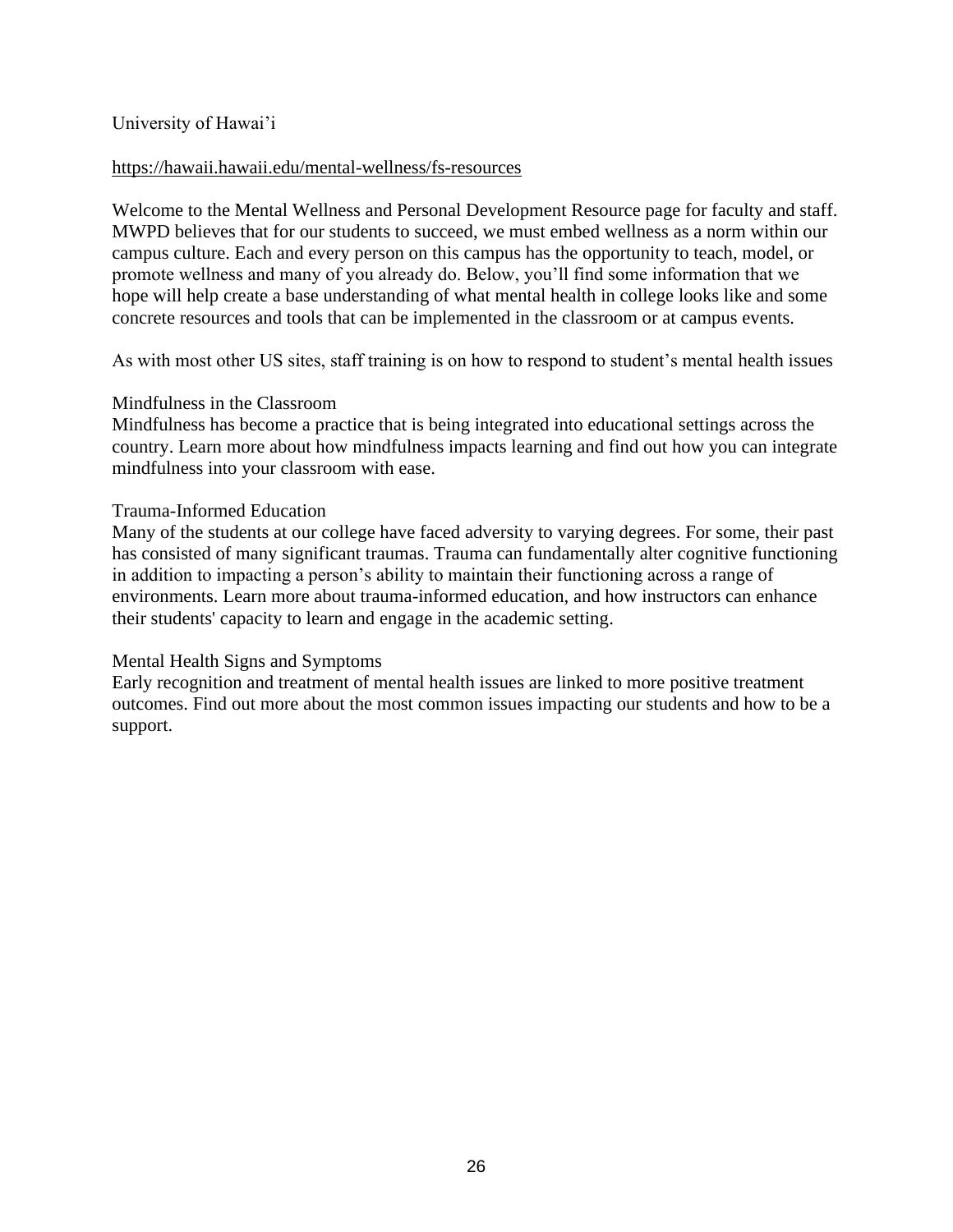# University of Missouri <https://www.umsystem.edu/ums/aa/student-mental-health-well-being>

# Student and Faculty Wellbeing

The four universities of the University of Missouri System do incredible work to support the well-being of our students and faculty. This page is intended to serve as a repository of available services and initiatives currently taking place at UMSL, UMKC, Mizzou, and Missouri S&T. We recognize the challenges associated with taking or teaching a course online, with social distancing, and with the uncertainty surrounding the COVID-19 emergency. All UM universities remain committed to supporting students and faculty.

# Counseling Services for Students

The Counseling Centers are providing regular updates regarding the status of services to students. Select your institution for the latest information on counseling services at your institution.

# Employee Assistance Program for Faculty

The Employee Assistance Program continues to be available to faculty members. The EAP is a confidential, professional service provided to all employees, their families, retirees, and organizational work units. This program provides services to help employees working through personal concerns or stressors. The EAP can also help work units more broadly to improve quality and productivity.

# Sanvello

Sanvello is designed to "help people build the life skills they need, anytime, anywhere, in any way they choose." Sanvello is based on cognitive behavioral therapy and provides daily tools aimed at promoting healthy, sustainable behaviors. [Get started with Sanvello today.](https://www.sanvello.com/) When creating your account, use your university email address to gain access to the full suite of features below.

# Zoom Mindfulness & Yoga Sessions

Available to anyone in the UM System, these sessions can help you stay healthy and practice good habits from a distance. These sessions will be offered regularly throughout the remainder of the spring semester.

# Ask, Listen, Refer Training

[Ask, Listen,](http://www.asklistenrefer.org/) Refer: Ask Listen Refer is a statewide online suicide prevention training program created for campuses throughout Missouri. It is funded in whole by a grant from the Missouri Department of Mental Health. This training takes approximately 20 minutes to complete.

# RESPOND Training

RESPOND: Partnering for Campus Mental Health: All of us experience emotional pain or distress at times in our lives. Most of us want to help yet often feel uncertain about what to do or say. RESPOND will empower you to offer effective support to a student or colleague. The course provides a basic overview of symptoms often associated with mental health problems and offers an action plan to help you RESPOND effectively. The course will address campus policies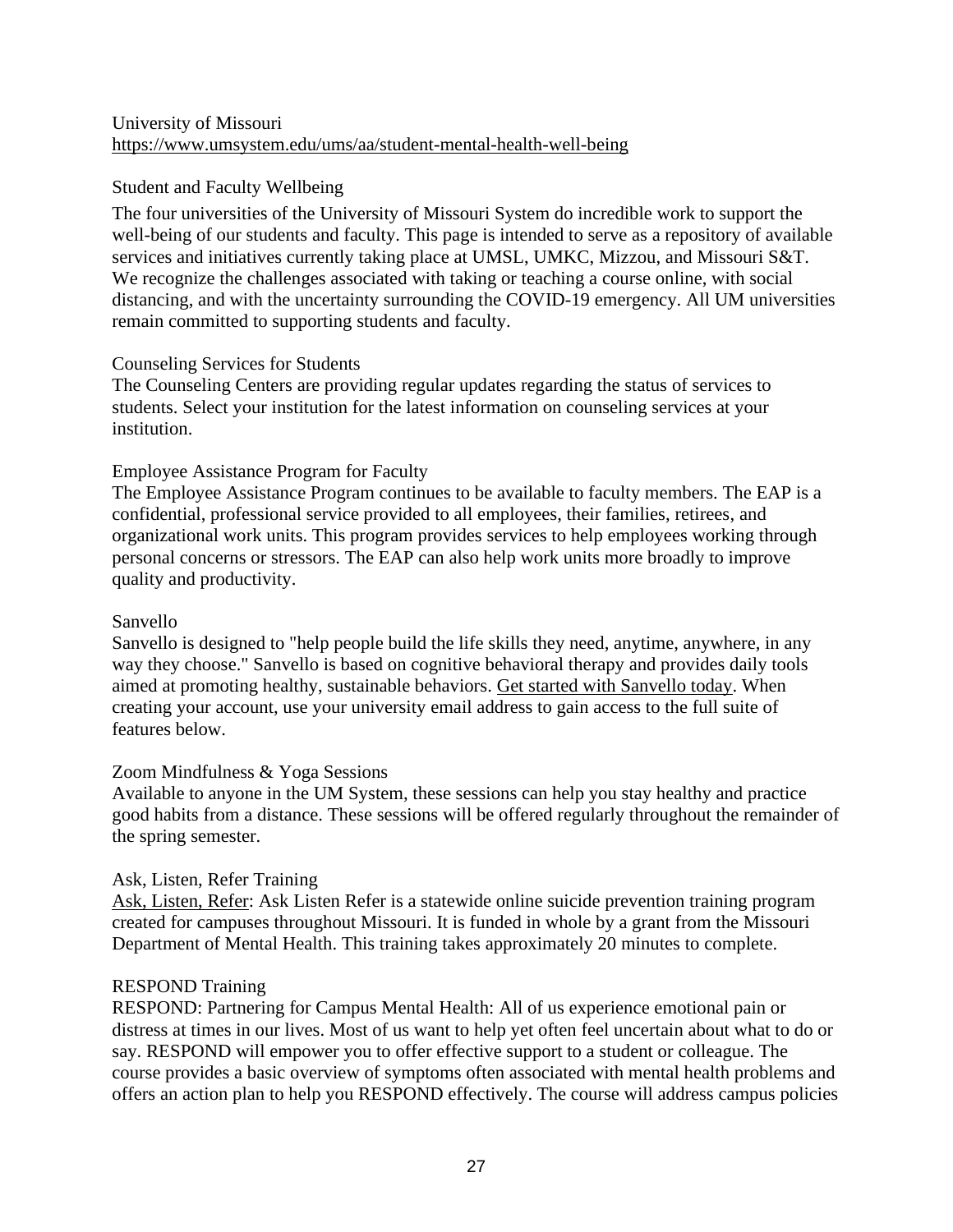such as FERPA as well as mental health resources. This is an 8-hour program and is free to attend thanks to generous support from the UM System Board of Curators and the Vice Chancellors of Student Affairs across the four universities.

If you are an academic leader, we encourage you to consider signing up your academic unit.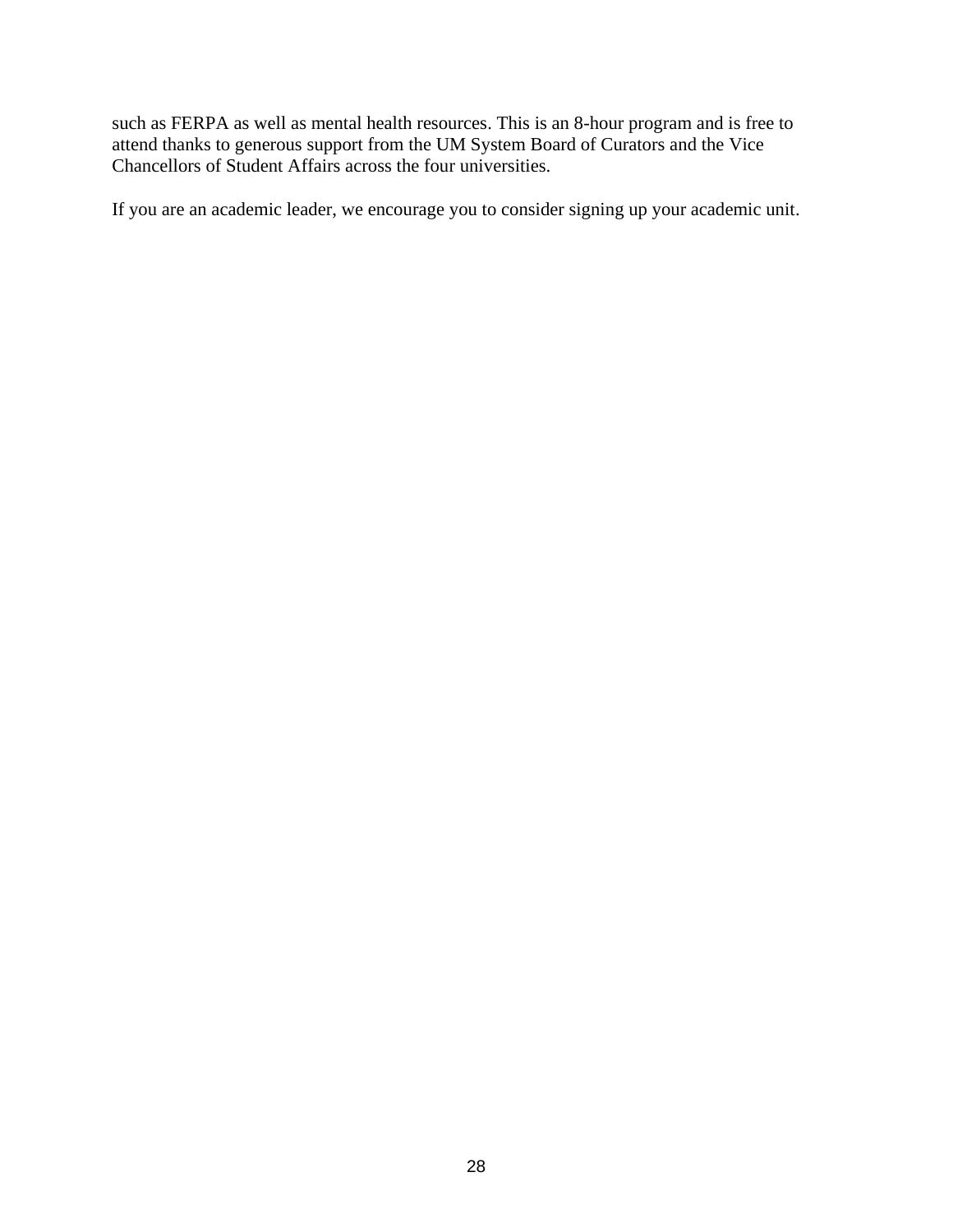University of Southern California (Dornsife) <https://dornsife.usc.edu/faculty-council/dfc-support-covid19/>

Resources for USC Employees

[Wellness Resources:](https://employees.usc.edu/wellness/) This page on Employee Getaways lists available resources to support employee general wellness and physical, mental, and spiritual health

Elder and childcare support: USC partners with Bright Horizons to provide care. The [Family and](https://employees.usc.edu/family-resources/)  [Dependent Care Resources](https://employees.usc.edu/family-resources/) page includes useful information about this benefit including how to sign up with Bright Horizons. USC childcare centers serve children 6 and under and are operating following [health guidelines.](https://www.brighthorizons.com/covid19)

Backup care options include center care for children and in-home care for children (1 month to 18 yrs.) and elders. A copay for each backup care day is required (center: 1 child=\$15/day; up to 3 children=\$25/day); in home: minimum 4 hours/day, \$6 per hour, max 3 children), but the number of days per calendar year is currently not limited during the pandemic.

Finally, Bright Horizons will also provide assistance finding a nanny and negotiating a discounted USC rate through SitterCity services. Additional resources on learning pods, tutoring; changing dependent care flexible spending accounts; and leaves of absence and paid family leave are also available on this page.

Child care support: USC WiSE (Women in Science and Engineering) is offering a temporary increase in its [Child Care Subsidies Program f](https://wise.usc.edu/programs/grants-and-awards/faculty/child-care-assistance-temp/)or faculty in the 2020-2021 academic year to offset the costs of hiring additional child care due to lack of availability of care outside the home. Tenure-track faculty (with children at home) with primary appointments in WiSE-eligible departments may apply for up to \$1,000 per month for up to 12 months. Priority will be given to junior faculty.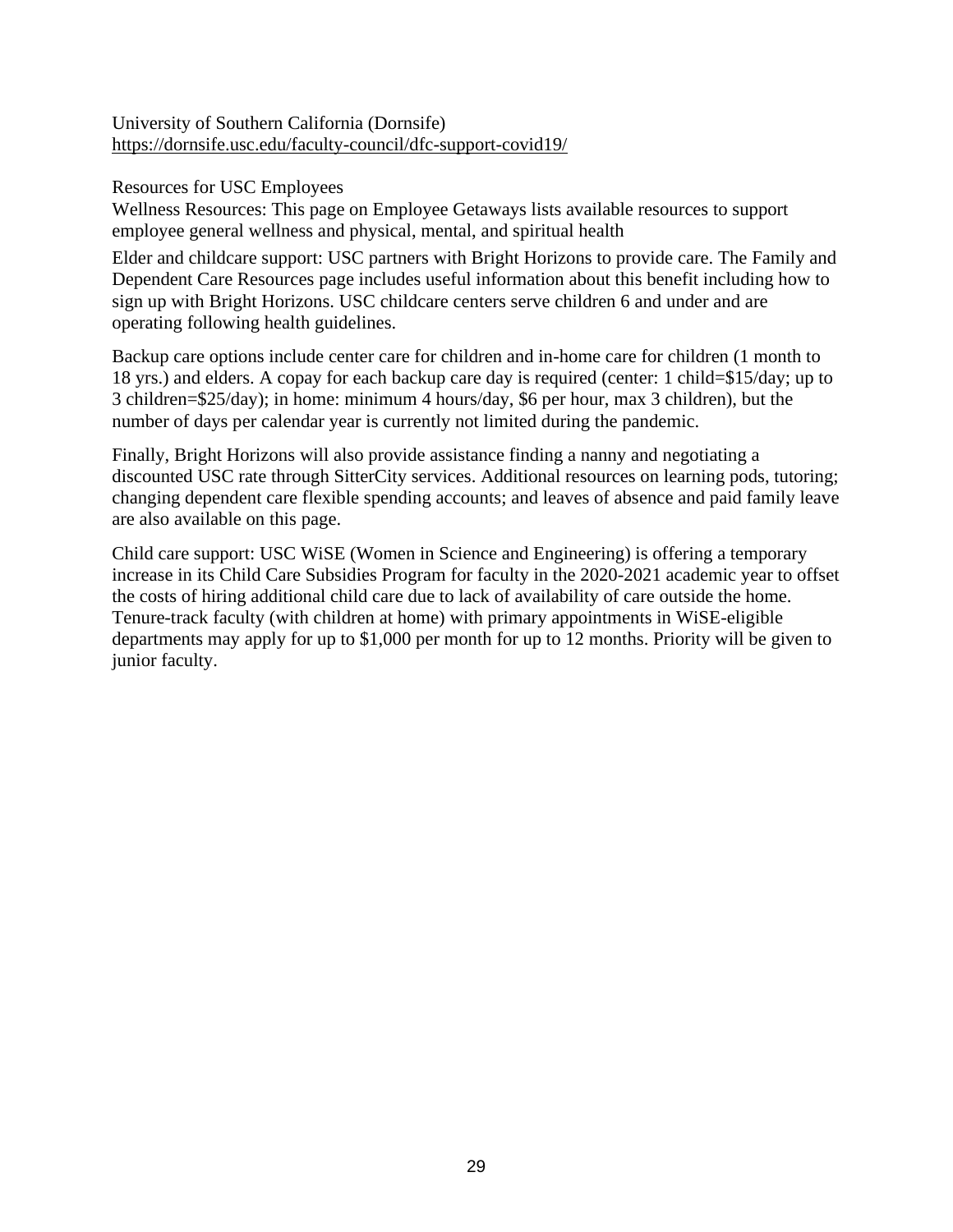University of Colorado Boulder

[Faculty and Staff Assistance Program \(for faculty and staff\)](https://www.colorado.edu/today/2018/09/28/campus-support-resources#expand-30114)

Provides free, confidential counseling for CU faculty and staff

- Provides assistance to faculty and staff for personal or work-related concerns
- Hosts groups and workshops

[Office of Victim Assistance \(for students, faculty,](https://www.colorado.edu/today/2018/09/28/campus-support-resources#expand-52103) and staff)

Provides free, confidential counseling, advocacy, information and referrals for all CU community members, students, staff, faculty and their significant others

- Specializes in current and past life-disruptive events including but not limited to crime, gender-based violence, experiences of bias, harassment, discrimination, abuse, and violence
- Location: Center for Community (C4C), Walk-in hours

[Raimy Clinic, Department of Psychology & Neuroscience \(for students, faculty,](https://www.colorado.edu/today/2018/09/28/campus-support-resources#expand-62578) and staff) Affordable psychotherapy for students, faculty and staff for help coping with depression, anxiety, relationship issues, stress and more.

● Therapists are clinical psychology graduate students in training, supervised by licensed faculty.

[SilverCloud Mental Health Program \(for students, faculty,](https://www.colorado.edu/today/2018/09/28/campus-support-resources#expand-33903) and staff)

- [SilverCloud Health](https://colorado.silvercloudhealth.com/signup/) is an online portal that offers secure, immediate access to online programs for stress, anxiety, and depression.
- Each module offers information, tips, and interactive activities to better understand one's emotional well-being.
- It is available for free to all CU Boulder students, staff, and faculty.
- Sign up at [colorado.silvercloudhealth.com/signup.](https://colorado.silvercloudhealth.com/signup/)